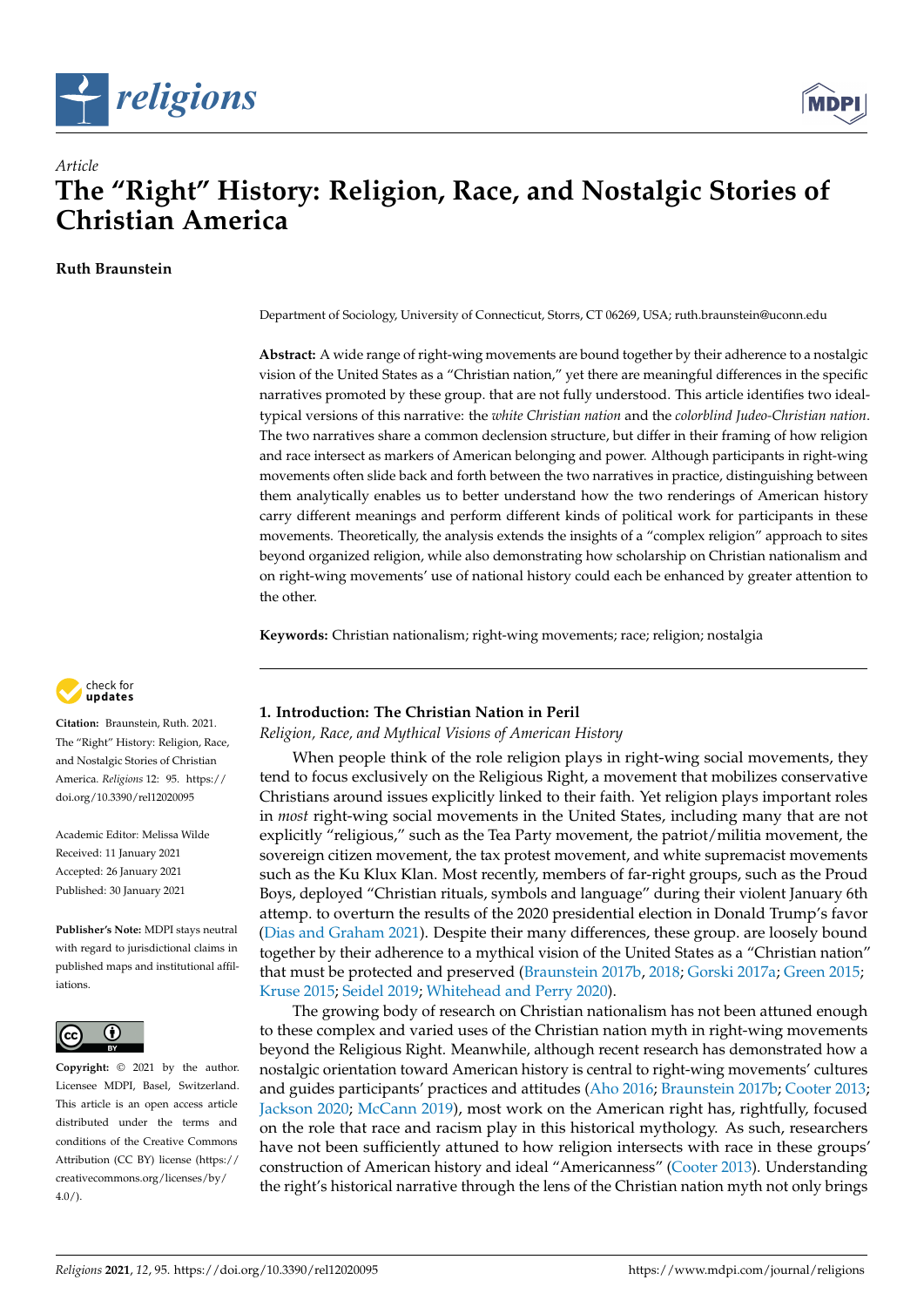religion's role in these movements to the foreground, but also reveals how religion is deeply entangled with these groups' racialized identities and attitudes.

In this article, I analyze previous research on right-wing movements using a "complex religion" approach [\(Wilde](#page-20-2) [2018\)](#page-20-2), with a particular emphasis on how religion and race intersect in the "stories of American peoplehood" these movements deploy [\(Braunstein](#page-18-1) [2017b,](#page-18-1) [2018;](#page-18-2) [Smith](#page-20-3) [2003\)](#page-20-3). I find they draw on two competing ideal-typical framings of the Christian nation narrative: the *white Christian nation* (WCN) and the *colorblind Judeo-Christian nation* (CJCN). Structurally, both are narratives of original perfection, decline, and potential restoration. Yet this structural similarity masks variation in the content of the narratives that circulate on the right. An examination of how religion and race intersect in right-wing movements' ideal visions of Americanness and its enemies reveals meaningful differences that are not fully understood. Although participants in right-wing movements often slide back and forth between the two narratives in practice, distinguishing between them analytically enables us to better understand how the two renderings of American history carry different meanings and perform different kinds of political work for participants in these movements. In so doing, the analysis extends the insights of a "complex religion" approach to sites beyond organized religion, while also demonstrating how scholarship on Christian nationalism and on right-wing movements' use of national history could each be enhanced by greater attention to the other.

#### **2. Literature Review: "Complex Religion" and Nationalist Narratives**

*2.1. "Complex Religion" beyond Organized Religion*

By analyzing how religion and race intersect in right-wing movements' ideal visions of Americanness and its enemies, this article draws on and extends the burgeoning study of "complex religion" in America. Originally advanced by [Wilde](#page-20-2) [\(2018,](#page-20-2) p. 294), this approach calls for greater attention to how religion "deeply intersect(s) with race, ethnicity, class, and, consequently, gender and sexuality" and to how "these relationship. have been reproduced over time." Wilde draws on theories of intersectionality to argue that religion should not simply be operationalized as a standalone "variable," but as one of many social characteristics that define a "cell": "what matters is not just religion or race or class—but it is the combination of these factors, and how they differ in those combinations . . . that matters" (p. 294). In recent years, researchers of religion and American politics have moved toward this approach in their recognition that religion cannot be considered apart from its intersections with social factors such as race [\(Wilde and Glassman](#page-20-4) [2016;](#page-20-4) [Yukich and Edgell](#page-20-5) [2020\)](#page-20-5). For example, recent research demonstrates that it is not religious conservatism alone that leads people to take conservative political views or support Republicans, since this is only true among majority white religious group. such as white evangelical Protestants, and not for those within "racialized religious traditions" such as Muslims, Black Protestants, and Latinx Catholics [\(O'Brien and Abdelhadi](#page-20-6) [2020;](#page-20-6) see also [Edgell](#page-18-6) [2017;](#page-18-6) [McDaniel and Ellison](#page-19-3) [2008\)](#page-19-3).

The majority of research in the vein of complex religion has focused on individuallevel religiosity or religious institutions such as denominations and congregations, and the extent to which the latter remain "a place of stark segregation by race, ethnicity, and class" [\(Wilde and Glassman](#page-20-4) [2016,](#page-20-4) p. 408). Yet this should not suggest these same dynamics are not present beyond personal and organized religion. Religion is part of the air that Americans breath; it is mixed into the soil in which American institutions, laws, ideas and practices have taken root and grown [\(Williams](#page-20-7) [1999\)](#page-20-7), and this more amorphous public religion, too, is "raced" [\(Williams](#page-20-8) [2020\)](#page-20-8). Americans' attitudes about religion's public roles—including the proper place of Christianity in public life and of religion in defining the boundaries of American citizenship—are also shaped by a combination of racial and religious interests and identity [\(Braunstein](#page-18-1) [2017b;](#page-18-1) [Braunstein and Taylor](#page-18-7) [2017;](#page-18-7) [Delehanty](#page-18-8) [et al.](#page-18-8) [2018;](#page-18-8) [Edgell et al.](#page-18-9) [2016;](#page-18-9) [Edgell et al.](#page-18-10) [2006;](#page-18-10) [Lichterman](#page-19-4) [2012;](#page-19-4) [Whitehead and Perry](#page-20-1) [2020;](#page-20-1) [Williams](#page-20-8) [2020\)](#page-20-8). For this reason, [Wilde and Glassman](#page-20-4) [\(2016,](#page-20-4) p. 409) are right to call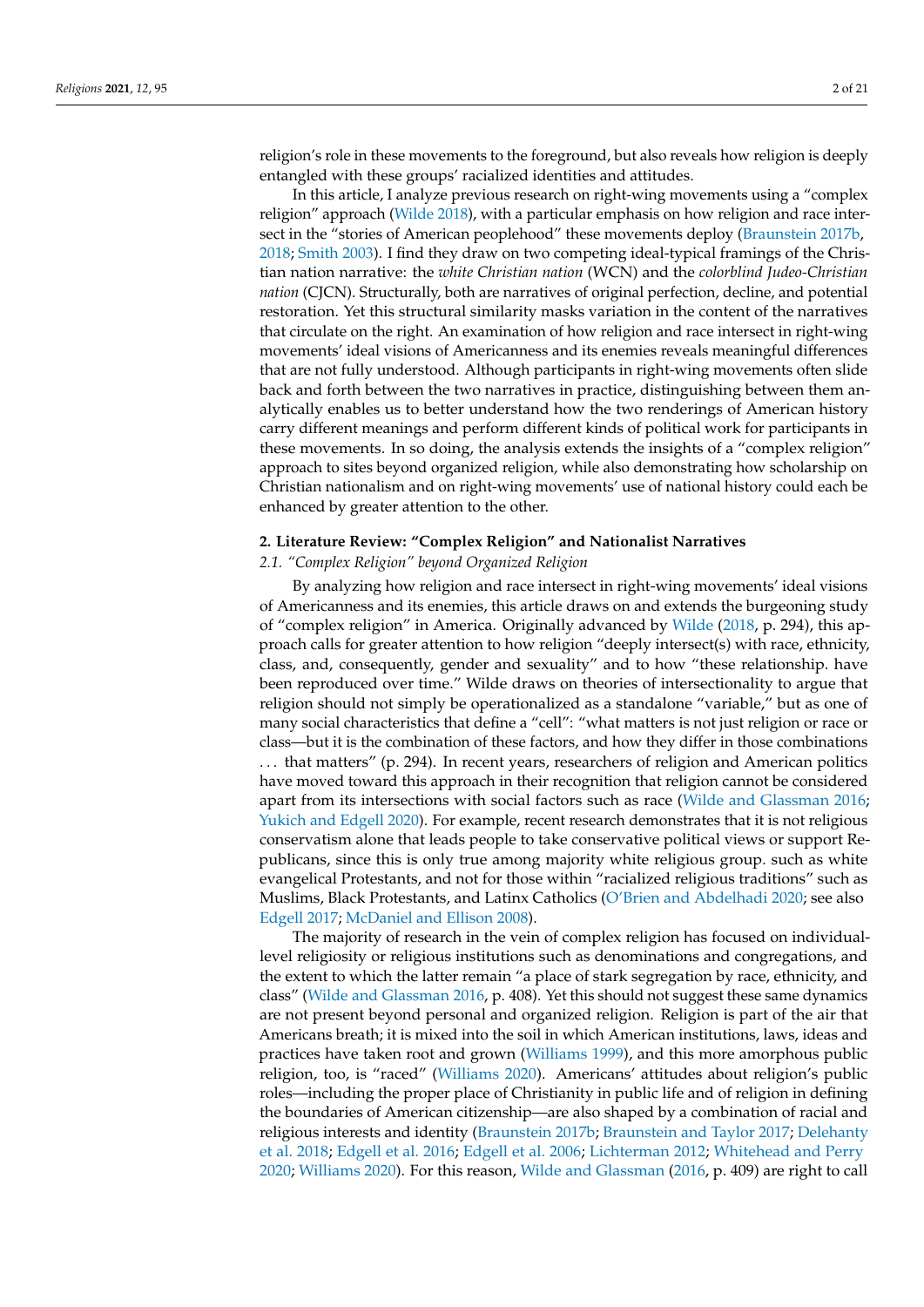for greater attention to the place of "complex religion" within social movements, political culture, and nationalism.

Such an approach promises to enlarge our understanding of religion's role in "religioracial projects" [\(Hill Fletcher](#page-19-5) [2017;](#page-19-5) see also [Goldschmidt and McAlister](#page-18-11) [2004;](#page-18-11) [Wilde and](#page-20-9) [Danielsen](#page-20-9) [2014;](#page-20-9) [Yukich and Edgell](#page-20-5) [2020\)](#page-20-5). This concep. builds on [Omi and Winant](#page-20-10) [\(2015\)](#page-20-10) concep. of "racial projects" to account for how religion has been entangled in the project of defining and defending whiteness in America. While researchers have shown how such projects are advanced within specific religious communities [\(Jones](#page-19-6) [2020;](#page-19-6) [Wilde and](#page-20-9) [Danielsen](#page-20-9) [2014;](#page-20-9) [Wilde](#page-20-2) [2018\)](#page-20-2), less attention has been paid to how the religio-racial project of white Christian America mythology is promoted outside of "religious" spaces (cf. [Joshi](#page-19-7) [2020\)](#page-19-7). As this article shows, this mythology has been a key mobilizing tool for rightwing movements for more than a century, making these group. an important site in which to deepen our understanding of how religion and race intersect in Americans' contested understandings of the country and their place within it.

#### *2.2. Christian Nationalism and Right-Wing Movements*

This article does not address the question of whether America was in fact founded as a "Christian nation" [\(Green](#page-18-4) [2015;](#page-18-4) [Seidel](#page-20-0) [2019\)](#page-20-0) or whether Christianity and American democracy are compatible or not [\(Gorski](#page-18-12) [2020\)](#page-18-12). Rather, it views the understanding that America is a Christian nation as one of many foundational "myths" that Americans draw upon to make sense of their place in the country's past, present and future, or as [Gaston](#page-18-13) [\(2019,](#page-18-13) p. 1) puts it, to "dream America." Moreover, it takes these myths seriously, accepting [Kammen](#page-19-8) [\(1991\)](#page-19-8) conclusion that "what people believe to be true about their past is usually more important in determining their behavior and responses than truth itself" (pp. 38–39). Research on the American right reveals not only frequent references to American history, mythology, and nostalgia within right-wing social movements, but also the extent to which these groups' particular understandings of history guide participants' attitudes and behaviors [\(Braunstein](#page-18-1) [2017b;](#page-18-1) [Cooter](#page-18-5) [2013;](#page-18-5) [Jackson](#page-19-1) [2020;](#page-19-1) [Smith](#page-20-3) [2003\)](#page-20-3). This phenomenon is not limited to right-wing movements—an emerging body of research on the "Marley Hypothesis" suggests a lack of "critical historical knowledge" is associated with racist attitudes among the general public [\(Bonam et al.](#page-18-14) [2019;](#page-18-14) see also [Nelson et al.](#page-20-11) [2013\)](#page-20-11), $<sup>1</sup>$  and</sup> history can play a similar role within progressive movements [\(Braunstein](#page-18-1) [2017b;](#page-18-1) [Murphy](#page-19-9) [2008;](#page-19-9) [Smith](#page-20-3) [2003\)](#page-20-3).

Yet there has not been sufficient attention to variation in these historical understandings on the right. To the contrary, because the American right is so heterogenous [\(Blee and](#page-18-15) [Creasap](#page-18-15) [2010;](#page-18-15) [Diamond](#page-18-16) [1995\)](#page-18-16), some scholars propose that what actually ties many of these group. together is their *shared* nostalgic orientation toward a "mythologized" American past [\(Cooter](#page-18-5) [2013,](#page-18-5) pp. 5–6; [Jackson](#page-19-1) [2020,](#page-19-1) p. 12).<sup>2</sup> This is a helpful corrective to accounts that erroneously presume shared ideological or policy commitments across widely disparate groups. Yet this focus on what is shared occludes our ability to recognize meaningful differences between different framings of American history on the right.

Moreover, while scholars of right-wing movements have significantly advanced our understanding of racism and white identity politics in America [\(Blee](#page-18-17) [2002;](#page-18-17) [McVeigh](#page-19-10) [2009;](#page-19-10) [McVeigh and Estep](#page-19-11) [2019\)](#page-19-11), this literature has largely treated religion as a descriptive feature of these movements rather than as an analytic category. This is curious when considering that even many group. on the "racist right" [\(Diamond](#page-18-16) [1995\)](#page-18-16) are as likely to

<sup>1</sup> I wish to thank Samuel L. Perry for bringing this line of research to my attention.

<sup>2</sup> Defining what counts as a right-wing movement is not only analytically complex; it is also politically contentious, as the label "right-wing" is resisted by some movements due to its association with extremism [\(Blee and Creasap](#page-18-15) [2010\)](#page-18-15). Nonetheless, a broad typology of the right like that offered by [Diamond](#page-18-16) [\(1995\)](#page-18-16) is useful in that it enables us to see continuities and connections between disparate groups, including those sometimes separated into "conservative" and "right-wing" movements despite the reality that "a single movement is likely to have conservative and right-wing aspects" [\(Blee and Creasap](#page-18-15) [2010,](#page-18-15) p. 271). Although [Diamond](#page-18-16) [\(1995\)](#page-18-16) typology would benefit from an update to reflect new developments, I follow its lead in defining the right broadly, and especially bringing the Religious Right into the same analytic frame as the racist right and other conservative, nativist and anti-government group. (see also [Blee and Creasap](#page-18-15) [2010;](#page-18-15) [Jackson](#page-19-12) [2019a\)](#page-19-12).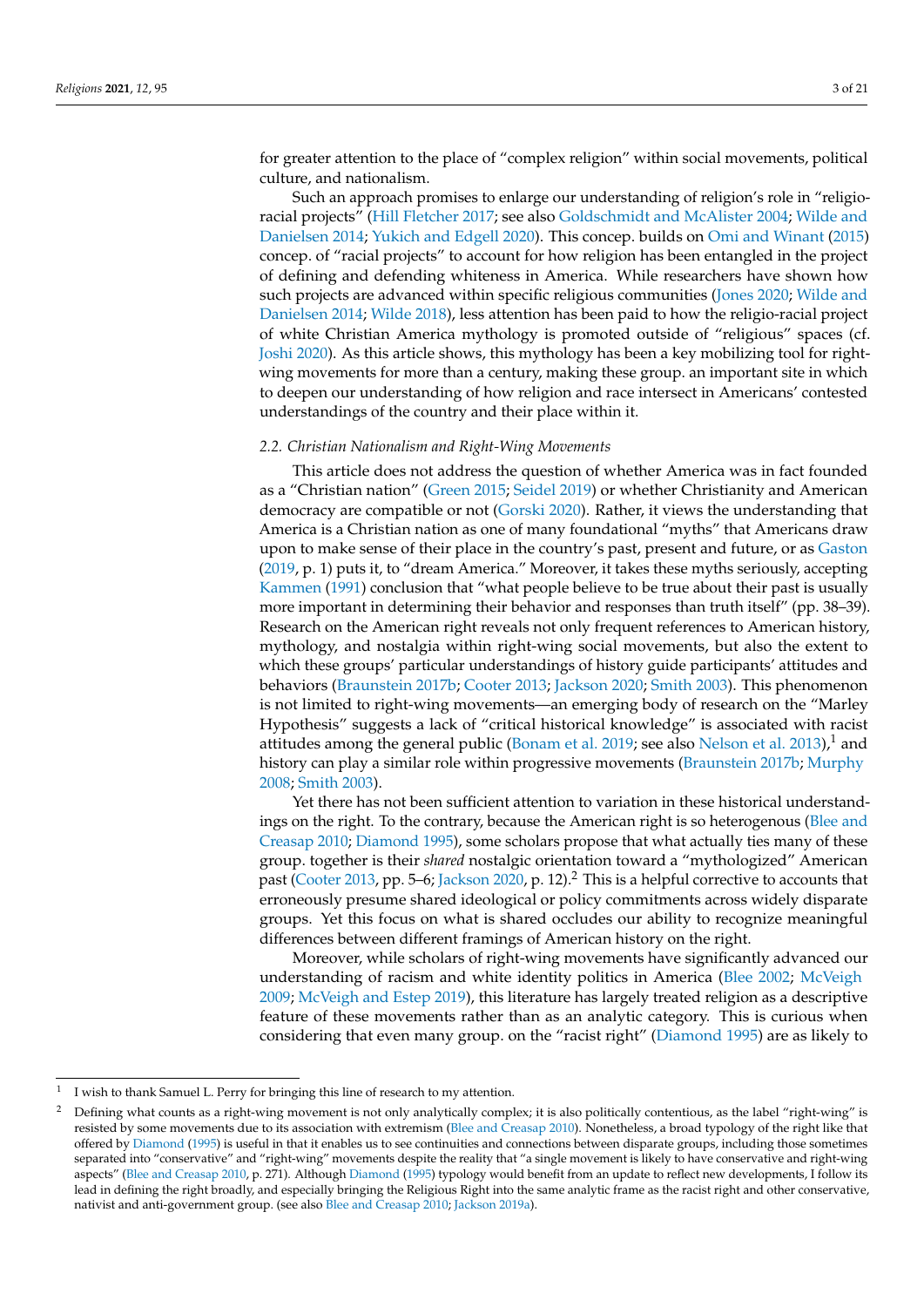reference Christianity as they are to reference whiteness in their definition of Americanness [\(Belew](#page-17-1) [2018;](#page-17-1) [McVeigh](#page-19-10) [2009\)](#page-19-10). Religion is also present in the descriptions of right-wing movements' imagined enemies: for example, Jews, Muslims, and "godless" communists. Yet religion itself is rarely an analytic focus unless right-wing movements involve *organized* religious constituencies or leaders, such as the role played by white evangelicals in the Religious Right [\(Ingersoll](#page-19-13) [2015;](#page-19-13) [Kruse](#page-19-0) [2015;](#page-19-0) [Whitehead and Perry](#page-20-1) [2020\)](#page-20-1), or by "Christian Identity" churches in the racist right [\(Aho](#page-17-0) [2016;](#page-17-0) [Baker and McMillan](#page-17-2) [2019;](#page-17-2) [Barkun](#page-17-3) [1997\)](#page-17-3). As a result, research on right-wing movements tends to underestimate how religion intersects with race in the American right's construction of ideal Americanness.

Race's deep entanglement with religion on the right comes clearly into view when we focus on these movements' invocation of the "founding myth" of America as a Christian nation [\(Seidel](#page-20-0) [2019\)](#page-20-0). This myth is rooted in the idea that the country's exceptionalism and special favor from God are incumbent upon Americans' religiosity and shared religious values—America is "One Nation Under God;" "In God We Trust" [\(Kruse](#page-19-0) [2015\)](#page-19-0). This myth is shared to varying degrees by Americans across the political spectrum [\(Green](#page-18-4) [2015;](#page-18-4) [Kruse](#page-19-0) [2015;](#page-19-0) [Whitehead and Perry](#page-20-1) [2020\)](#page-20-1), but for group. on the political right it is the basis for a more specific historical narrative that frames the Christian nation as an ideal state that was achieved at the moment of the country's founding but has been in peril ever since [\(Braunstein](#page-18-2) [2018;](#page-18-2) [Gorski](#page-18-3) [2017a\)](#page-18-3).

Recent work on Christian nationalism has importantly demonstrated the political relevance of this myth for contemporary American politics, but has tended to focus on the Religious Right as its primary carrier [\(Gorski](#page-18-3) [2017a;](#page-18-3) [Seidel](#page-20-0) [2019;](#page-20-0) [Stewart](#page-20-12) [2020;](#page-20-12) [Whitehead](#page-20-1) [and Perry](#page-20-1) [2020\)](#page-20-1). Historical work on the idea of Christian America has traced connections between the Religious Right and other right-wing movements, with a focus on anticommunist and libertarian group. [\(Gaston](#page-18-13) [2019;](#page-18-13) [Kruse](#page-19-0) [2015;](#page-19-0) [Marti](#page-19-14) [2020\)](#page-19-14). Furthermore, research on the Tea Party movement finds that Christian nationalism operates as a symbolic bridge between religious conservatives and other group. on the right [\(Braunstein](#page-18-1) [2017b;](#page-18-1) [Braun](#page-18-7)[stein and Taylor](#page-18-7) [2017\)](#page-18-7). However, generally speaking, the literatures on the Religious Right and other right-wing movements are not closely connected, and too little attention has been paid to the place of the Christian nation myth across different right-wing movements (cf. [Baker](#page-17-4) [2011;](#page-17-4) [Diamond](#page-18-16) [1995;](#page-18-16) [Hardisty](#page-19-15) [1999\)](#page-19-15). Moreover, given a dominant concern with distinguishing Christian nationalism from other related phenomena—including civil religion and competing visions of both Christianity and nationalism [\(Gorski](#page-18-3) [2017a,](#page-18-3) [2020;](#page-18-12) [Seidel](#page-20-0) [2019;](#page-20-0) [Whitehead and Perry](#page-20-1) [2020\)](#page-20-1)—researchers have only begun to grapple with *variation in* Christian nationalism's expression. By variation I mean not just differences in intensity of support for ideas associated with this myth [\(Whitehead and Perry](#page-20-1) [2020\)](#page-20-1), but also qualitatively different ways in which religion and race intersect in right-wing movements' framings of Christian America and its enemies.

#### *2.3. A Narrative Approach to Nationalism*

When people say that America is a Christian nation, they are making a claim about American national identity, identifying the criteria for full belonging, and marking the boundary between insiders and outsiders. Standard accounts of national identity focus on such visions of who "we" are as a nation [\(Bail](#page-17-5) [2008;](#page-17-5) [Bonikowski and DiMaggio](#page-18-18) [2016;](#page-18-18) [Brubaker](#page-18-19) [2009;](#page-18-19) [Theiss-Morse](#page-20-13) [2009\)](#page-20-13) and encourage attention to group. whose "formal" or "substantive" citizenship is contested [\(Glenn](#page-18-20) [2002\)](#page-18-20). A narrative approach to nationalism embeds static renderings of the national "we" in a broader "story of peoplehood" [\(Smith](#page-20-3) [2003\)](#page-20-3), an account of the nation's history, character, and destiny. These kinds of stories not only offer an account of "who we are" as a nation, but also link a vision of a nation's past ("where we have been") to a vision of its future ("where we are going"). They work "as persuasive historical stories that promp. people to embrace the valorized identities, play the stirring roles, and have the fulfilling experiences that political leaders strive to evoke for them" [\(Smith](#page-20-3) [2003,](#page-20-3) p. 45). They often do so by embedding citizens'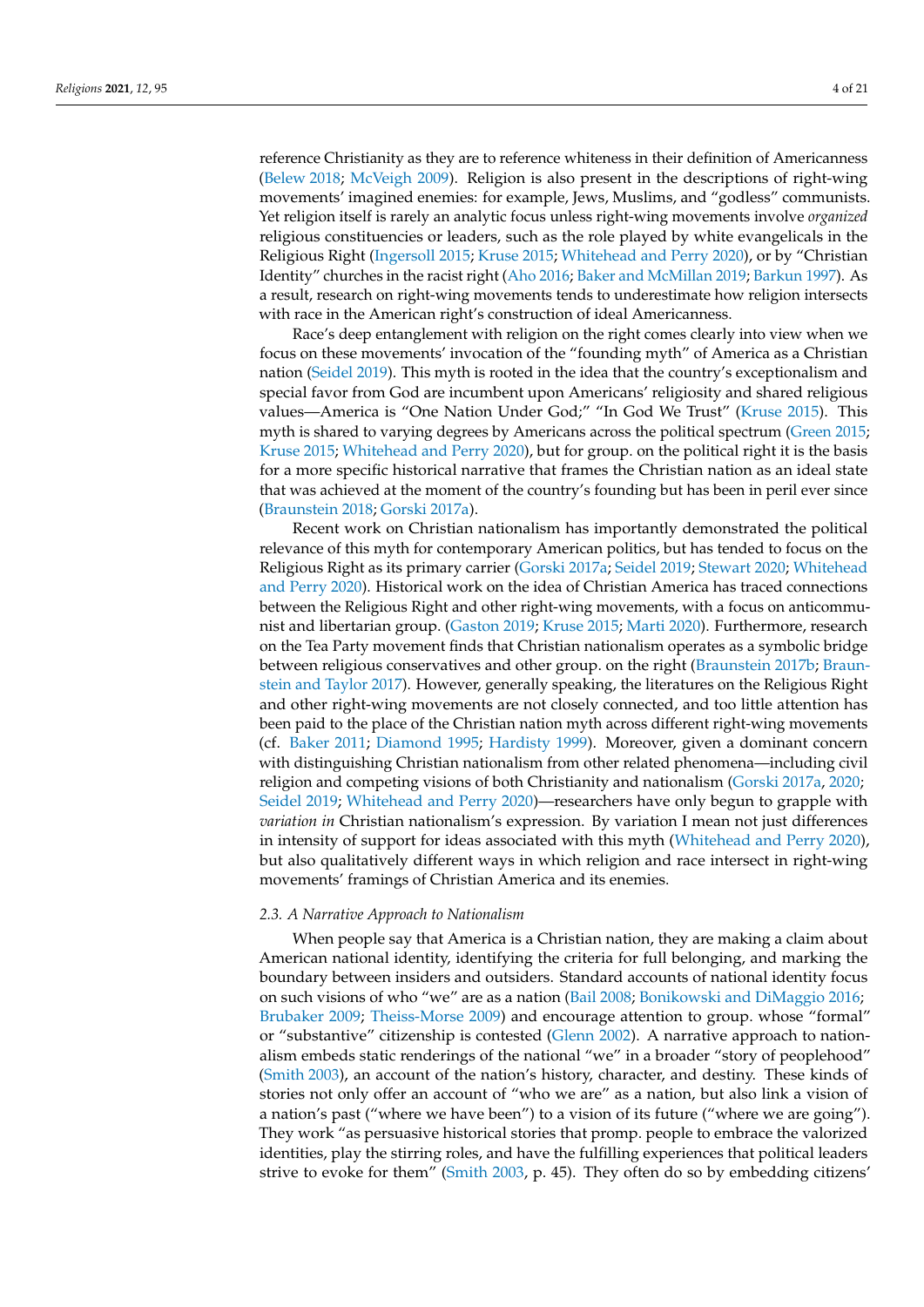personal stories of struggle and triump. within a larger, transcendent, narrative of national destiny [\(Bellah](#page-17-6) [1967\)](#page-17-6).

Because stories of peoplehood embed each individual's biography within history [\(Mills](#page-19-16) [2000\)](#page-19-16), they are likely to be most effective when they connect to what [Hochschild](#page-19-17) [\(2016,](#page-19-17) p. 16) calls a particular group's "deep story," "a story that *feels as if* it were true," even if it is not based on one's actual experiences or material conditions [\(Polletta and](#page-20-14) [Callahan](#page-20-14) [2017\)](#page-20-14). This is especially (although not exclusively) true of nostalgic stories, which link individuals' idealized memories of their own childhoods to historical renderings of the country's "Golden Age" [\(Murphy](#page-19-18) [2009\)](#page-19-18), and fears about their own "status devaluation" [\(McVeigh](#page-19-10) [2009\)](#page-19-10) to accounts of the decline of the country as a whole [\(Braunstein](#page-18-1) [2017b\)](#page-18-1).

Stories of peoplehood can play a critical role in political life, particularly when they take the form of *competing* versions of national history, as they do in the US. In recurrent battles over how to tell the story of America—collectively called "history wars"—an "angry swirl of emotions . . . surrounds public memory" [\(Linenthal and Engelhardt](#page-19-19) [1996\)](#page-19-19). As one observer described of a 2014 skirmish over how to teach US history to high school students, "Navigating the tension between patriotic inspiration and historical thinking, between respectful veneration and critical engagement, is an especially difficult task, made even more complicated by a marked shift in the very composition of 'we the people'" [\(Grossman](#page-19-20) [2014\)](#page-19-20). The latest battle in this ongoing war [\(Onion](#page-20-15) [2019\)](#page-20-15) was set off by the publication of the *New York Times'* 1619 Project, which "aims to reframe the country's history by placing the consequences of slavery and the contributions of black Americans at the very center of our national narrative." $3$  This project struck deep into the heart of the nostalgic narratives of America's sacred founding that animate the American right, and particularly those who join right-wing movements in order to "make sure that their story of independence, patriotism and individual success is not 'repressed or obscured' by other, competing stories that are put forth as part of the national biography" [\(Cooter](#page-18-5) [2013,](#page-18-5) p. 5; see also [Zubrzycki](#page-20-16) [2006\)](#page-20-16).

Right-wing movements are not alone in this cause, as the mainstream resonance of the "history wars" makes clear. In defending their version of American history, right-wing movements often find common cause with more mainstream conservatives who share their nostalgic view of the past [\(Green](#page-18-4) [2015\)](#page-18-4). PRRI (Public Religion Research Institute) finds that around half the country believes that "America's best days are behind us" and that "American culture and way of life" has mostly changed for the worse since the 1950s, while the other half believes the opposite [\(Jones et al.](#page-19-21) [2020\)](#page-19-21). As group. of varying stripes coalesce around these rival historical narratives—one nostalgic and one critical of the country's past—these narratives shap. political alliances and have the potential to reshap. the political field as a whole [\(Smith](#page-20-3) [2003\)](#page-20-3). Moreover, these narratives serve as prisms through which each group comes to interpret and understand the political world, including who their allies and enemies are, and what information and authorities are credible [\(Braunstein](#page-18-1) [2017b,](#page-18-1) [2018;](#page-18-2) [Jackson](#page-19-1) [2020;](#page-19-1) [Lepore](#page-19-22) [2010;](#page-19-22) [Reed](#page-20-17) [2017\)](#page-20-17). This can heighten misunderstanding and polarization between rival groups, but it can also bring "strange bedfellows" together and imbue their shared efforts with sacred meaning.

Narratives convey meaning through both their structure (plot) and their content (characters and events) [\(Polletta et al.](#page-20-18) [2011\)](#page-20-18). As I will show, those on the nostalgic "side" of today's history wars agree on a common narrative *structure*, or plot, in which the country was once better and is now worse. Less is known, however, about the specific *contents* of this nostalgia narrative, and whether different versions feature different characters, events, and dramatic turning points. A narrative approach to nationalism provides useful tools for detecting this variation, because it enables an analysis that recognizes structural parallels between different narratives, even as the contents differ; or vice versa, narratives with similar content, but different narrative structures. A narrative approach also help. to bridge the conversations occurring between religion scholars studying Christian nationalism and

<sup>3</sup> See <https://www.nytimes.com/interactive/2019/08/14/magazine/1619-america-slavery.html> (accessed on 29 January 2021).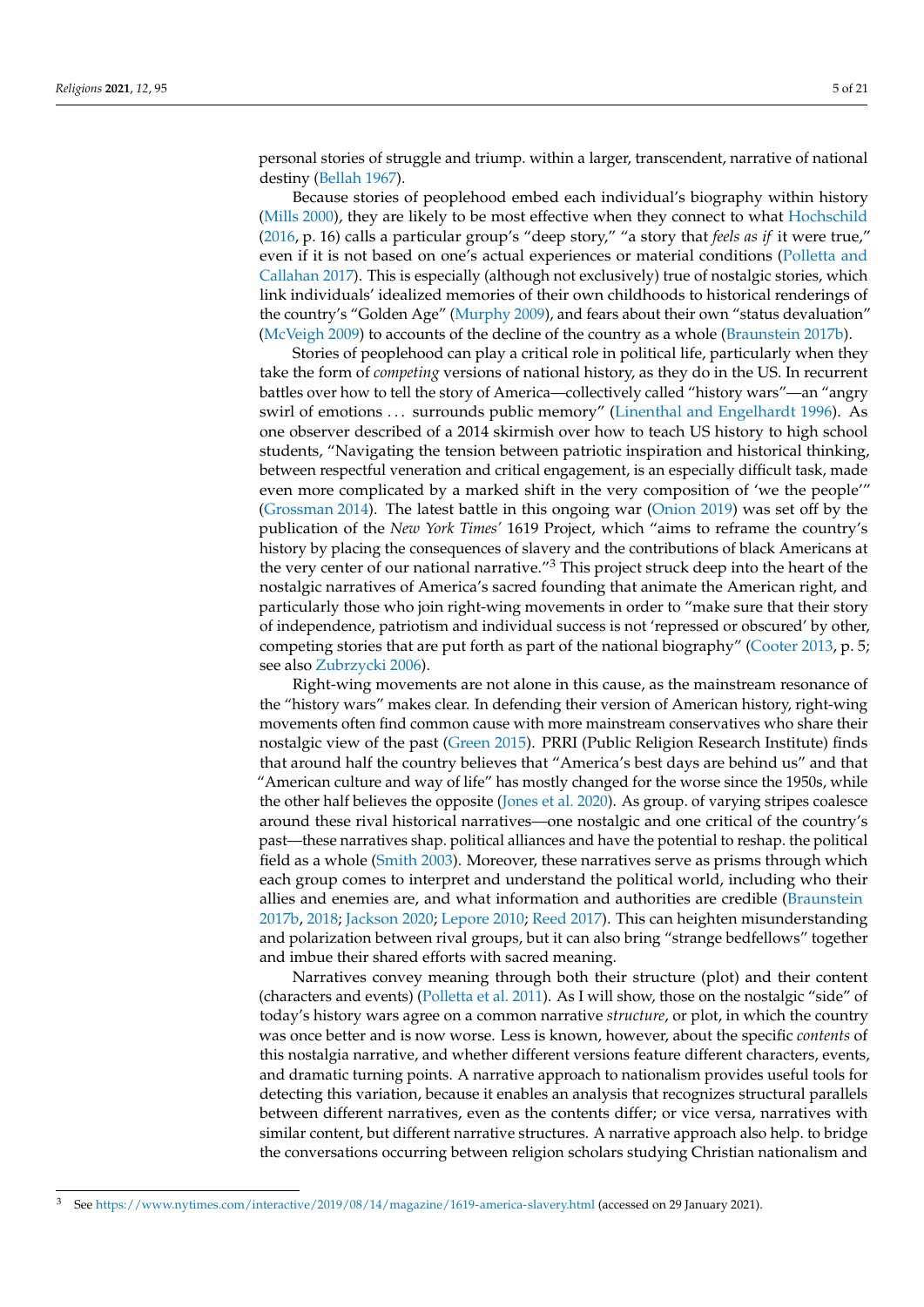scholars of right-wing social movements who are interested in the role of American history within these movements, as it recognizes Christian nationalism not merely as a set of beliefs but as a way of narrating American history. Finally, by recognizing the importance of symbolism, perspective and character, a narrative approach enables an analysis that is deeply attuned to "complex religion," and specifically the ways in which religion and race intersect in competing visions of Americanness and its enemies, and in claims about whose stories should be remembered and whose should be forgotten, in the name of patriotism.

#### **3. "Christian Nation" Narratives on the Right**

### *3.1. The White Christian Nation and the Colorblind Judeo-Christian Nation*

Right-wing movements draw upon mythical visions of American history in order to help participants make sense of their place in the country's past, present, and future. Central to most of these historical accounts is the myth that America was founded as a Christian nation, and moreover, that ever since this moment of original perfection its Christian heritage has been under assault. Yet scholarship on this national mythology, and especially its role in right-wing movements, conflates two different versions of this narrative: the *white Christian nation* (WCN) and the *colorblind Judeo-Christian nation* (CJCN). Both of these narratives differ from the relatively generic and widely embraced idea, largely invented in the 1950s, that America is "One Nation Under God" [\(Kruse](#page-19-0) [2015\)](#page-19-0), although they draw legitimacy from their alignment with it. They also differ from prophetic stories of the country's uneven journey toward a "more perfect union" [\(Braunstein](#page-18-2) [2018;](#page-18-2) [Gorski](#page-18-3) [2017a;](#page-18-3) [Murphy](#page-19-9) [2008;](#page-19-9) [Smith](#page-20-19) [2017\)](#page-20-19). Less recognized is that these narratives also differ from one another in subtle yet meaningful ways, even as they also feature significant continuities. In the following sections, I describe similarities in these ideal-typical narratives' *structures*; then outline differences in each narratives' *content*, with primary attention to the "complex" intersections of race and religion in their framings of Americanness and various threats to it.

#### 3.1.1. Similar Structure: Perfection, Decline, Restoration

While specifics vary, most right-wing movements embrace a "declension" narrative in which American history can be broken down into the following components: original perfection, decline, and future restoration [\(Williams](#page-20-20) [2012\)](#page-20-20). Scholars of the right routinely document a nostalgic orientation toward a "Golden Age" [\(Murphy](#page-19-18) [2009\)](#page-19-18) or "mythologized" American past [\(Aho](#page-17-0) [2016;](#page-17-0) [Braunstein](#page-18-1) [2017b;](#page-18-1) [Cooter](#page-18-5) [2013\)](#page-18-5). Whether it is explicitly identified or not, the Christian nation myth is often at the heart of this nostalgia. This mythology is not simply a nod to the fact that, demographically speaking, the US has been majority white and Christian for most of its history, although this is part of it [\(Jones](#page-19-23) [2016;](#page-19-23) [Wuthnow](#page-20-21) [2005\)](#page-20-21). It also conveys the belief that the United States is God's "chosen nation," its people a "chosen people," and its birthright to be a "city on a hill," a model for all the world to follow [\(Murphy](#page-19-18) [2009;](#page-19-18) [Smith](#page-20-22) [2004;](#page-20-22) [Van Engen](#page-20-23) [2020\)](#page-20-23). The Golden Age to which right-wing movements refer was an age in which the country fulfilled this calling, through imagined widespread citizen adherence to traditional Christian (or Judeo-Christian) values and few challenges to the hegemonic power of these values [\(Gaston](#page-18-13) [2019\)](#page-18-13).

Right-wing movements convey their nostalgia in a variety of ways. The Religious Right, for example, sacralizes the nation's founding through their references to the "Founders and virtuous ancestors" who "in the jeremiadic tradition . . . represent a standing reproach to degenerate present-day Americans" [\(Murphy](#page-19-18) [2009,](#page-19-18) p. 127). Group. from the radical anti-government Posse Comitatus to the Tea Party movement to the patriot/militia movement signal their reverence for the Constitution by framing it as divinely inspired, engaging in close study of the text, and insisting on an "originalist" approach to interpretation [\(Barkun](#page-17-3) [1997;](#page-17-3) [Braunstein](#page-18-1) [2017b;](#page-18-1) [Levitas](#page-19-24) [2002;](#page-19-24) [McCann](#page-19-2) [2019\)](#page-19-2). These same group. also engage in other rituals that enable them to reenact—through costumed roleplay or militia exercises—the "purer" forms of patriotism they associate with this Golden Age [\(Cooter](#page-18-5) [2013;](#page-18-5) [Jackson](#page-19-1) [2020;](#page-19-1) [Lepore](#page-19-22) [2010\)](#page-19-22). Finally, some movements' names are rooted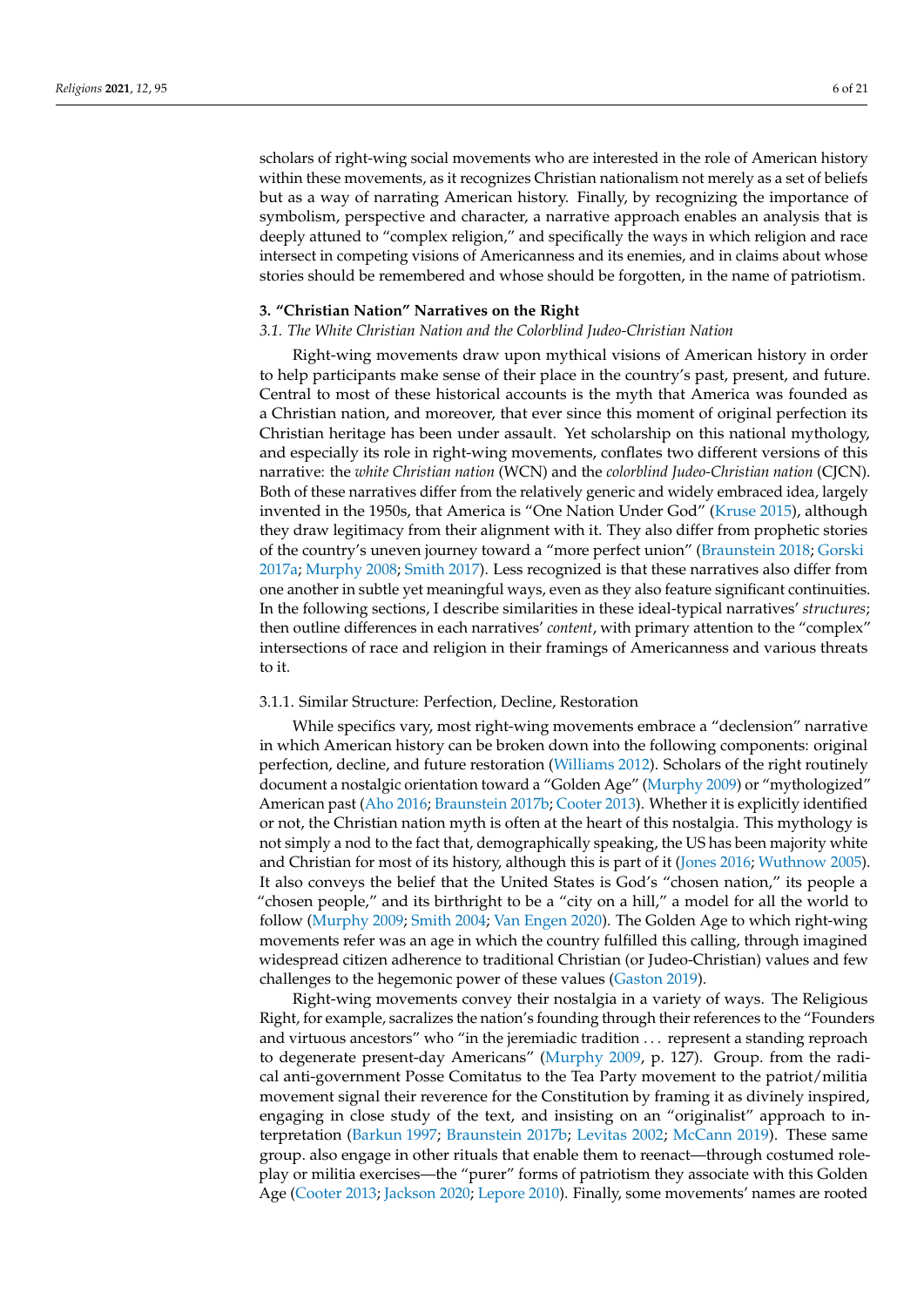in a vision of themselves as modern heirs to the patriotic leaders of the founding era: for example, the Tea Party movement [\(Braunstein](#page-18-1) [2017b;](#page-18-1) [Lepore](#page-19-22) [2010;](#page-19-22) [Skocpol and Williamson](#page-20-24) [2012\)](#page-20-24) or the Three Percenters.<sup>4</sup>

While the founding era looms large in right-wing movements' mythological understanding of American history, it is not the only moment for which participants are nostalgic. As [Dionne](#page-18-21) [\(2016,](#page-18-21) p. 1) observes of conservatives more generally, those who share a nostalgic view of the past do not consistently reference a specific moment in US history that was "better" than today, but rather blend nostalgia for "the government and the economy of the 1890s, the cultural norms of the 1950s, and, in more recent times, the ethnic makeup of the country in the 1940s." What each of these eras share is their imagined status as moments of relative cultural "consensus," before the expansion of the federal government, social activism of the 1960s, and subsequent "culture wars" resulted in multipronged challenges to white Christian male power and privilege within American society [\(Gaston](#page-18-13) [2019,](#page-18-13) p. 5; [Putnam and Campbell](#page-20-25) [2010\)](#page-20-25).

Perfection does not last in the right-wing story of America. At the heart of any declension narrative is a pattern of decline or deterioration, of people backsliding or straying from the path of righteousness. In the right's story of America, the country as a whole suffers from this deterioration, which movement leaders evoke through vivid references to social breakdown and decay, political corruption, and economic collapse [\(Braunstein](#page-18-2) [2018;](#page-18-2) [Murphy](#page-19-18) [2009\)](#page-19-18). They attribute decline to a variety of factors, including demographic change (driven largely by immigration); rising support for racial equality, religious pluralism, and secularism; and communist influence on economics and politics. Although they depict the entire country in a state of decline, they frame some social group. (namely, nonwhites, non-Christians, and women) as benefitting from these new conditions at the expense of others (white Christian men) [\(Hochschild](#page-19-17) [2016\)](#page-19-17). Meanwhile, the citizens on the losing end of this "decline" are sometimes framed as complicit in the crisis, as a consequence of their own religious backsliding. As Ronald Reagan once said, "If we ever forget that we're one nation under God, then we will be a nation gone under." Other right-wing activists blame themselves for becoming politically complacent, and thus allowing loud minorities, elites, and "deep state" bureaucrats to take "their" country away [\(Braunstein](#page-18-1) [2017b\)](#page-18-1).

Yet, it is in this way that the right's story of America also points to a hopeful path forward. If the country's decline can be attributed, at least in part, to the absence of God and ordinary citizens from public life, then it can be saved by faithful citizens if they mobilize to reassert themselves. Right-wing movements thus write themselves into their American story as the patriotic heroes who will alter the course of the country's decline by urging a return to the conditions of the past [\(Braunstein](#page-18-1) [2017b\)](#page-18-1). The Religious Right, for example, has long promoted religious revival as the key to halting the country's moral and political decline [\(Murphy](#page-19-18) [2009\)](#page-19-18). The Tea Party movement, meanwhile, sought to restore American greatness by calling the country back to its original Constitutional principles and Judeo-Christian values [\(Braunstein](#page-18-1) [2017b\)](#page-18-1). Similarly, those who joined "constitutionalist" militias during the early 2000s "believe they are fighting to maintain personal liberties and a national identity that aligns with an originalist understanding of the Constitution and their interpretation of the Founding Fathers' vision for the country" [\(Cooter](#page-18-5) [2013,](#page-18-5) p. 4). And in early 2021, before marching on the U.S. Capitol in an attemp. to overturn the results of the 2020 election, members of the far-right group the Proud Boys "prayed for God to bring 'reformation and revival.' They gave thanks for 'the wonderful nation we've all been blessed to be in.' They asked God for the restoration of their 'value systems,'" [\(Dias and](#page-18-0) [Graham](#page-18-0) [2021\)](#page-18-0). In each version of the story, the country's historical trajectory takes the form of a circle—the path forward involves going back to an idealized moment of earlier perfection [\(Gorski](#page-18-3) [2017a,](#page-18-3) p. 27).

<sup>4</sup> See: <https://www.adl.org/resources/backgrounders/oath-keepers-and-three-ers-part-of-growing-anti-government-movement> (accessed on 29 January 2021).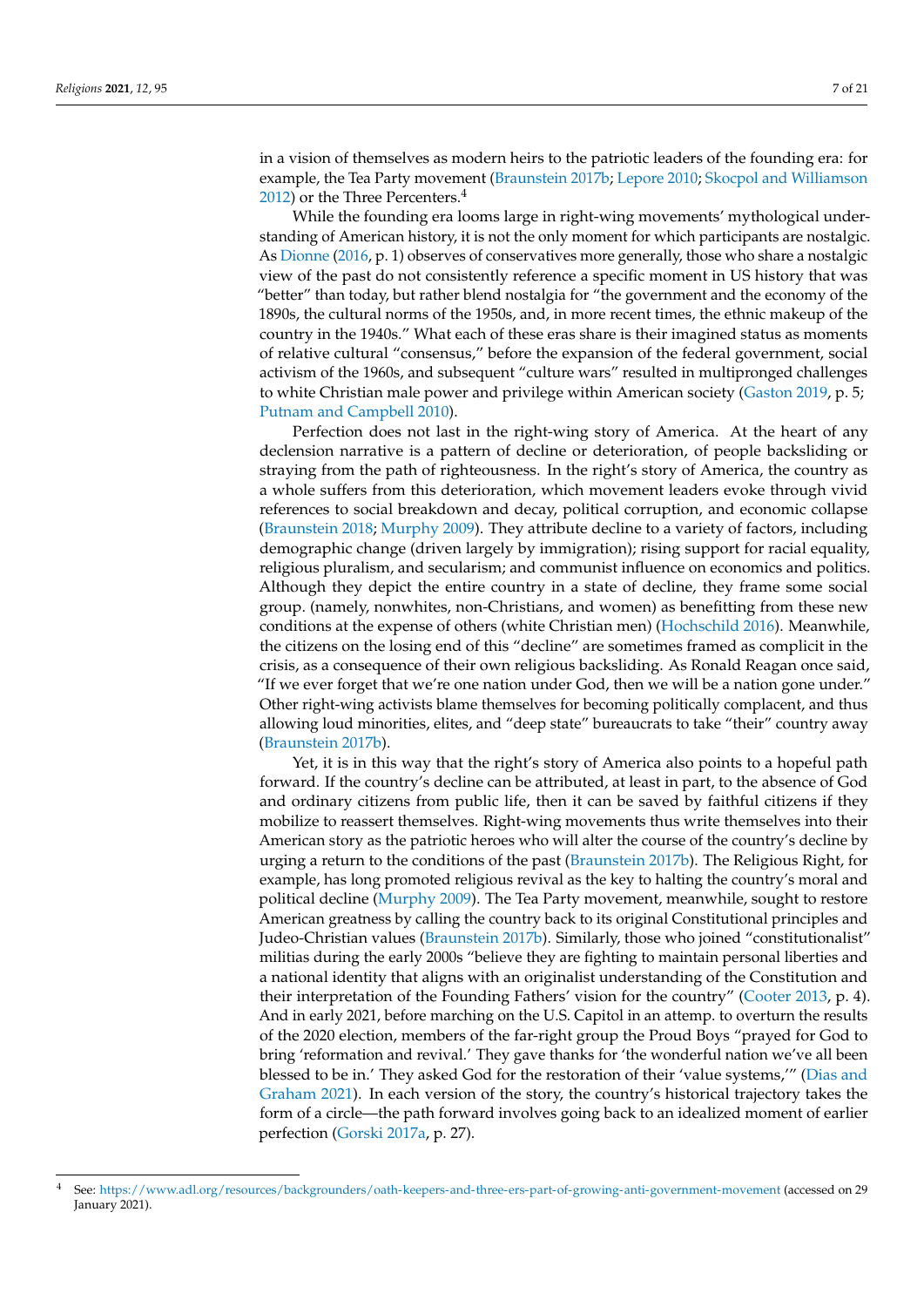That said, there are some right-wing movements that are less optimistic about the possibilities of fixing what is broken about America, at least within the scop. of its current political borders or historical time. These groups—which [Churchill](#page-18-22) [\(2009\)](#page-18-22) calls "millenar-ian" in contrast to the "constitutionalist" group. described above (cited in [Cooter](#page-18-5) [2013,](#page-18-5) p. 71)—tend to be more closely aligned with the racist right. As [Belew](#page-17-1) [\(2018,](#page-17-1) p. 5) argues, the white power movement in the 1990s "was not dedicated to political conservatism aimed at preserving an existing way of life, or even to the reestablishment of bygone racial or gender hierarchies." Departing from the *political* approaches of other contemporary rightwing movements, and from the reactionary but ultimately *nationalistic* visions of previous white supremacist movements such as the Ku Klux Klan, the latter white power movement "sought revolution and separation—the founding of a racial utopian nation." In more recent years, secessionist group. have proposed founding, by violent means if necessary, a "Christian homeland populated by members of the Patriot movement" [\(Sottile](#page-20-26) [2019\)](#page-20-26).

These visions of restoration are rooted in an apocalyptic worldview that is common among adherents of a radical strain of Christianity, called Christian Identity, that places white supremacy and anti-Semitism at its center [\(Aho](#page-17-0) [2016;](#page-17-0) [Baker and McMillan](#page-17-2) [2019;](#page-17-2) [Barkun](#page-17-3) [1997;](#page-17-3) [Belew](#page-17-1) [2018,](#page-17-1) p. 6; [Sottile](#page-20-26) [2019\)](#page-20-26). Whereas conservative Christians have popularized the idea of an apocalypse marked by the peaceful rapture of the faithful from the world, the white power movement imagines the end-times as a race war in which "the faithful would be tasked with ridding the world of the unfaithful, the world's nonwhite and Jewish population, before the return of Christ" [\(Belew](#page-17-1) [2018,](#page-17-1) p. 6). Moreover, because many of these group. believe that the US government has been infiltrated by sinister forces, sometimes referred to as the Zionist Occupational Government or the New World Order, this apocalyptic race war is often imagined as a war *against* the US government [\(Belew](#page-17-1) [2018,](#page-17-1) p. 7). When members of these group. engage in paramilitary exercises and stockpile food and weapons to prepare for the coming war, they do so from a very different vantage than the "constitutionalist" militias described earlier. Yet they too are imagining themselves as the latest cast of characters in a story of national decline and potential restoration—the primary difference is that the nation they imagine in both the past and the future is not the actually existing United States; it is a mythical white Christian homeland.

#### 3.1.2. Different Content: Americanness

While we have seen that there is subtle variation in the structures of right-wing movements' stories of American decline, the WCN and CJCN narratives are not clearly distinguishable when examining their structures alone. Where they reveal themselves as distinct narratives is when we turn our attention to their content: specifically, their central symbols; the identities of the stories' heroes; the characteristics of the society they fight for; and the perspective from which the stories are told. These features reveal how participants in these group. imagine an ideal form of Americanness.

In the WCN narrative, whiteness, Christianity, and American patriotism are explicitly fused, and Christianity is used to legitimize a vision of American society rooted in white supremacy [\(Marti](#page-19-14) [2020\)](#page-19-14). Consider this narrative's use in the founding of the 1920s Ku Klux Klan. When the former Methodist preacher William Josep. Simmons led a group of followers to the top of Stone Mountain near Atlanta, Georgia on Thanksgiving 1915, he initiated his new group "with a flag fluttering in the wind beside them, a Bible open to the twelfth chapter of Romans, and a flaming cross to light the night sky above" [\(McVeigh](#page-19-11) [and Estep](#page-19-11) [2019,](#page-19-11) p. 28). Such rituals—combining symbols of patriotism, Christianity, and racial terrorism—were common within the Klan, which "claimed to be a 'one-hundred percent American' organization and promised to unite white, native-born Protestants in a common cause" [\(McVeigh](#page-19-10) [2009,](#page-19-10) p. 3), in protection of a mythological white Protestant nation [\(Baker](#page-17-4) [2011\)](#page-17-4). This symbolism was also central to the 1960s Klan that mobilized to resist the gains of the civil rights movement. Leaders framed regular cross burnings as religious rites and rallies resembled "tent revivals of the 1930s," complete with prayer,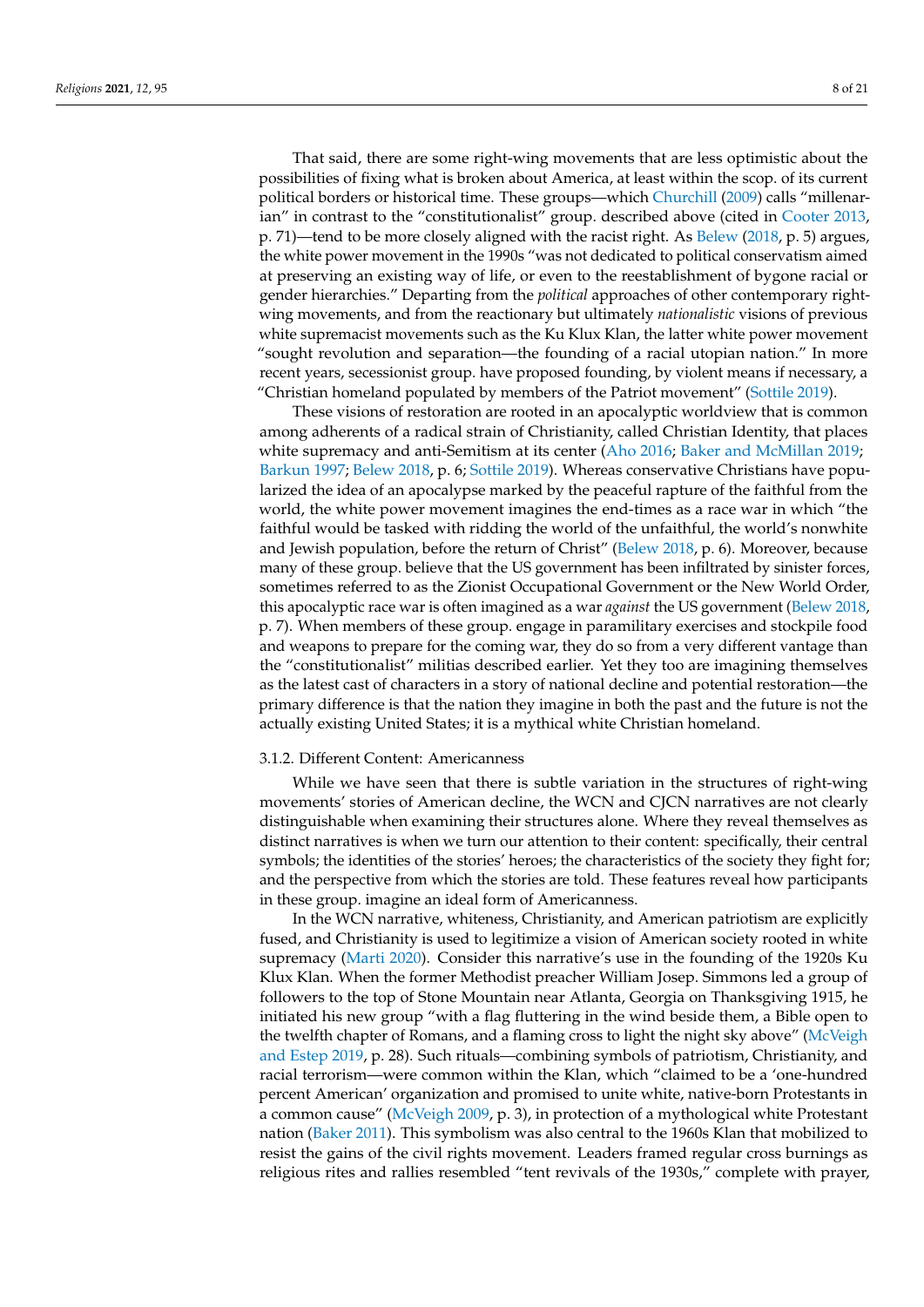hymn singing and fiery sermons depicting white supremacy as a righteous and patriotic cause [\(PBS](#page-20-27) [2015\)](#page-20-27).

As it became less acceptable for Americans to openly cite race or ethnicity as a basis for national inclusion, it became less common for group. seeking mainstream political legitimacy to explicitly embrace the WCN narrative. As such, in recent decades it has primarily been referenced by "radical" or "extremist" [\(Jackson](#page-19-12) [2019a\)](#page-19-12) group. such as the white power movement that brought Klan, neo-Nazi and other racist and anti-Semitic group. into common cause [\(Belew](#page-17-1) [2018;](#page-17-1) [Blee](#page-18-17) [2002\)](#page-18-17).<sup>5</sup> While scholars studying these group. have tended to focus primarily on how participants frame true Americanness in terms of whiteness [\(Blee](#page-18-17) [2002\)](#page-18-17), many group. also weave white supremacy and Christianity together through a mythological story of the country's sacred founding by white Christian men. One source of this mythology is Christian Identity ideology, which draws on British-Israelism to assert that the white Anglo-Saxons who founded the US are the true "chosen people" of God. Although Christian Identity is generally viewed as "'Christian' in name only,"<sup>6</sup> it has offered right-wing group. a Biblical justification for both anti-Semitism and white supremacy, and has been used to sacralize a militant form of white Christian nationalism within group. such as the Aryan Nations and the Posse Comitatus [\(Baker and McMillan](#page-17-2) [2019;](#page-17-2) [Barkun](#page-17-3) [1997;](#page-17-3) [Levitas](#page-19-24) [2002;](#page-19-24) [Sottile](#page-20-26) [2019\)](#page-20-26).

Christian Identity plays a far less prominent role on the right today than it did during the 1980s and 1990s [\(Baker and McMillan](#page-17-2) [2019;](#page-17-2) [Cooter](#page-18-5) [2013\)](#page-18-5), but its explicit invocation of the WCN myth brings it into symbolic alignment with the more widely embraced idea of "Christian dominionism" [\(Aho](#page-17-0) [2016;](#page-17-0) [Diamond](#page-18-16) [1995\)](#page-18-16).<sup>7</sup> In "one of the Christian Right's most important texts into the 1990s" [\(Diamond](#page-18-16) [1995,](#page-18-16) p. 246), *A Christian Manifesto*, the white evangelical writer Francis Schaffer laid out an influential version of the dominionist perspective, which essentially argues that "America began as a nation rooted in Biblical principles," and that it has declined as these principles have been replaced by "secular humanism" (p. 246). Schaffer closes the book by advocating "the use by Christians of civil disobedience to restore Biblical morality" (p. 246). This worldview has been embraced by various group. within the Religious Right over the years, including most prominently the Christian Reconstructionist movement of the 1980s and 1990s [\(Diamond](#page-18-16) [1995,](#page-18-16) p. 246; [Ingersoll](#page-19-13) [2015\)](#page-19-13). Yet its influence is far more widespread: "the diffuse influence of the ideas that America was ordained as a Christian nation and that Christians, exclusively, were to rule and reign" is evidenced by the "wide following for softer forms of dominionism" [\(Diamond](#page-18-16) [1995,](#page-18-16) p. 248). Today, both "hard" and "soft" versions of dominionism continue to find adherents within and beyond the Religious Right: the former in far-right "Christian patriot" [\(Aho](#page-17-0) [2016\)](#page-17-0) groups, including those who aim to create a theocratic white Christian homeland in the Pacific Northwest [\(Sottile](#page-20-26) [2019\)](#page-20-26), and the latter in more visible group. such as creationists, Tea Party activists, and Donald Trump supporters who embrace white Christian nationalism [\(Ingersoll](#page-19-13) [2015;](#page-19-13) [Whitehead and Perry](#page-20-1) [2020,](#page-20-1) pp. 10–12).

Each of these group. draws on the WCN narrative, in different ways, to define white Christians as central to the American story. Through the lens of this narrative, white Christians were the heroic founders of the nation and the authors of its sacred texts; white Christians alone embody the values on which a healthy democracy rests; and as such, white Christians alone are suited to hold positions of social influence and political power, or the country is destined to collapse.

Yet this is not the only version of this narrative that circulates on the right. For various reasons—including the declining acceptability of explicit racism in American society, a desire by many right-wing group. to distance themselves from the racist ideologies that fueled the 1995 Oklahoma City bombing [\(Barkun](#page-17-3) [1997;](#page-17-3) [Jackson](#page-19-25) [2017\)](#page-19-25), a longer-term move toward

<sup>6</sup> See also <https://www.splcenter.org/fighting-hate/extremist-files/ideology/christian-identity> (accessed on 29 January 2021).

<sup>5</sup> Notably, the white supremacist "Alt-Right" movement does not appear to embrace either Christian nation narrative [\(Baker](#page-17-7) [2016;](#page-17-7) [Hawley](#page-19-26) [2017\)](#page-19-26).

<sup>7</sup> Whereas [Sottile](#page-20-26) [\(2019\)](#page-20-26) identifies an alignment between Christian dominionism and Christian Identity, [Aho](#page-17-0) [\(2016,](#page-17-0) p. 85) classifies Christian Identity as a "more virulent typ. of Dominionism," compared to the more well-known Christian Reconstructionism [\(Ingersoll](#page-19-13) [2015\)](#page-19-13).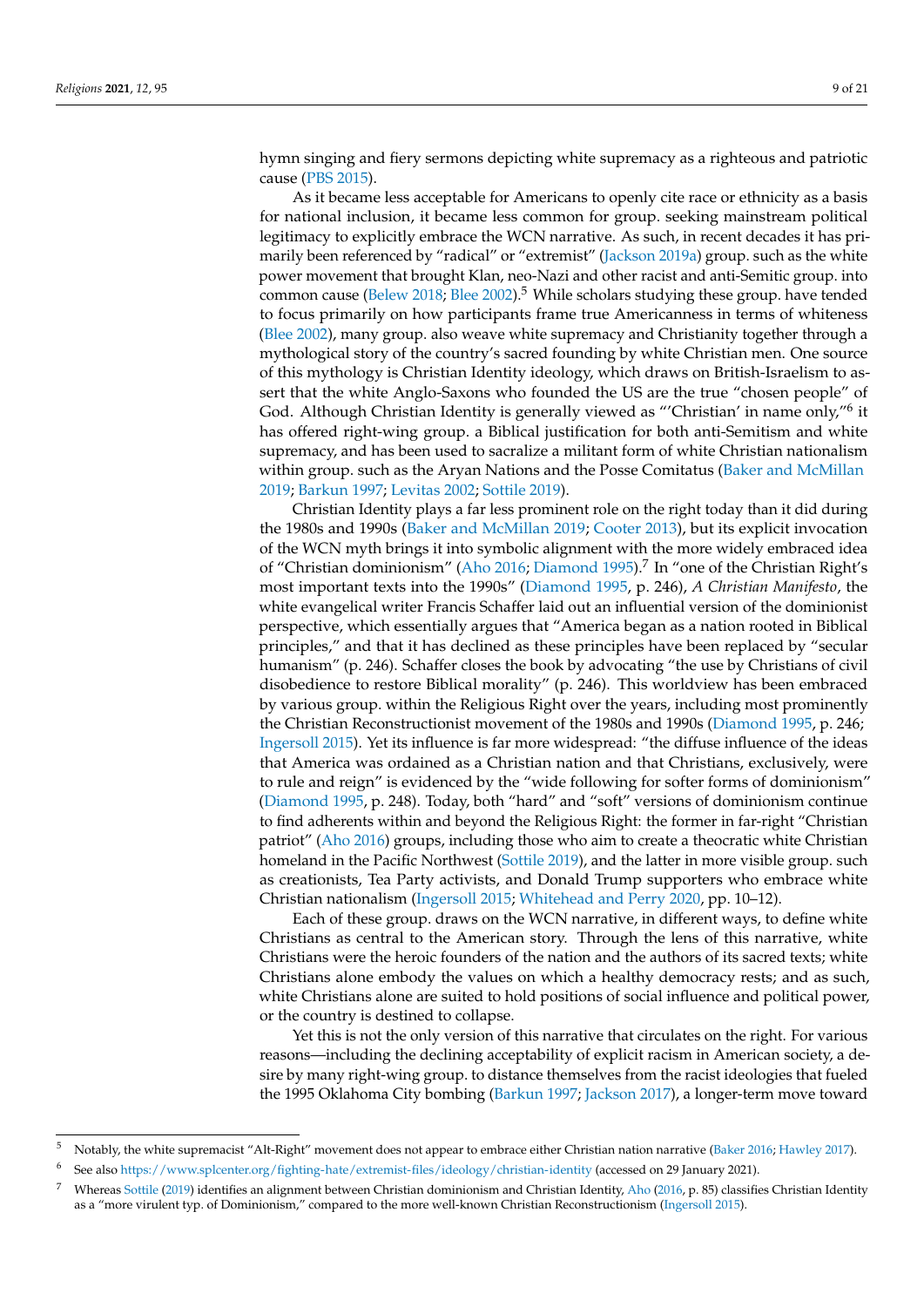the "Judeo-Christian" category starting in the 1940s and 1950s [\(Gaston](#page-18-13) [2019\)](#page-18-13), and an effort to attract adherents beyond white evangelicals [\(Braunstein and Lawton](#page-18-23) [2019\)](#page-18-23)—many right-wing movements today have embraced a related but distinct narrative: the CJCN narrative. This narrative is not always easy to distinguish from the WCN narrative, and indeed many who deploy it *implicitly* portray white Christian men at the center of the American story. For example, although participants in the Tea Party and "constitutionalist" militia group. insist they are *not* racist, the historical figures they lift up as exemplary citizens and models of what true patriotism looks like are almost always white Christian men—the Founding Fathers, prominent conservative politicians, patriotic military heroes, and for some, right-wing "martyrs" felled by state violence [\(Aho](#page-17-0) [2016;](#page-17-0) [Belew](#page-17-1) [2018;](#page-17-1) [Braunstein](#page-18-1) [2017b;](#page-18-1) [Cooter](#page-18-5) [2013;](#page-18-5) [Corcoran](#page-18-24) [1995;](#page-18-24) [Jackson](#page-19-1) [2020\)](#page-19-1).

Even so, these same group. *explicitly* promote the CJCN, meaning they emphasize the country's "Judeo-Christian" heritage and either ignore race or use colorblind language to describe ideal Americanness. Within the Tea Party, for example, a religiously diverse array of participants—including conservative Christians and nonreligious economic conservatives, libertarians and others—asserted their reverence for "Judeo-Christian values" as the foundation of a healthy society and democracy [\(Braunstein](#page-18-1) [2017b,](#page-18-1) p. 107; [Braunstein](#page-18-7) [and Taylor](#page-18-7) [2017.](#page-18-7) As a group. they engaged in practices that "highlighted the influence of Judeo-Christian values on the nation's founders" [\(Braunstein](#page-18-1) [2017b,](#page-18-1) p. 107) and promoted "strict adherence to the Constitution and a restored commitment to the Judeo-Christian values on which the country was founded" as the only way of saving the country from further decline (p. 93; see also [Skocpol and Williamson](#page-20-24) [2012\)](#page-20-24).

In relying on the idea that America was founded on Judeo-Christian principles, the Tea Party continued a trend that began in the 1970s, when "with the rise of the religious right, a new generation of conservatives mobilized Judeo-Christian discourse to signal their intent to return America to the public piety and 'fighting faith' mentality of the early Cold War years" (p. 15), based on their "shared memory of the 1950s as a time of universal piety, traditional social norms, and religiously grounded harmony" [\(Gaston](#page-18-13) [2019,](#page-18-13) p. 16). This was a stark departure from the original meaning of "Judeo-Christian America," an idea that had emerged in the spirit of inclusivity when "after the revelations of the Nazi death camp. [of World War II], a phrase like 'our Christian civilization' seemed ominously exclusive" [\(Silk](#page-20-28) [1984,](#page-20-28) p. 69). It also diverged from the meaning implied by Judeo-Christian *pluralists* who used the phrase "loosely as a shorthand term for religious pluralism in general" [\(Gaston](#page-18-13) [2019,](#page-18-13) p. 8). When the Religious Right embraced this narrative in the 1970s, they embraced an *exceptionalist* variant of the term that promoted the idea that American democracy was rooted in and "requires specific theological and ethical resources that were unique to Protestantism, Catholicism, and Judaism—and [is] deeply threatened by tendencies toward pluralization and secularization in American public life" [\(Gaston](#page-18-13) [2019,](#page-18-13) p. 8). As this exceptionalist brand of Judeo-Christian rhetoric spread on the right, Judeo-Christian America came to look much like Christian America, rooted in "family values" [\(Gaston](#page-18-13) [2019,](#page-18-13) p. 8) and white privilege, although the latter now extended to Catholics and Jews, too. Even so, the power of this rhetoric is still found in its veneer of inclusivity [\(Seidel](#page-20-0) [2019,](#page-20-0) p. 3).

Many contemporary right-wing group. also use "colorblind" language to talk about American history, or highlight the country's racial progress while downplaying its history of white supremacy [\(Burke](#page-18-25) [2015;](#page-18-25) [Taylor and Bernstein](#page-20-29) [2019\)](#page-20-29). The contemporary patriot/militia movement and the Tea Party movement, for example, often cite the civil rights movement and leaders such as Martin Luther King, Jr. or Rosa Parks as important historical exemplars for their own activism, including their use of civil disobedience [\(Braunstein](#page-18-1) [2017b;](#page-18-1) [Jackson](#page-19-27) [2019b\)](#page-19-27). When Fox News host Glenn Beck faced criticism over his decision to hold a 2010 rally that attracted many of these activists to Washington, DC on the anniversary of King's "I Have a Dream" speech, he framed his rally as aligned with King's project: "We are on the right side of history. We are on the side of individual freedoms and liberties, and damn it we will reclaim the civil rights moment"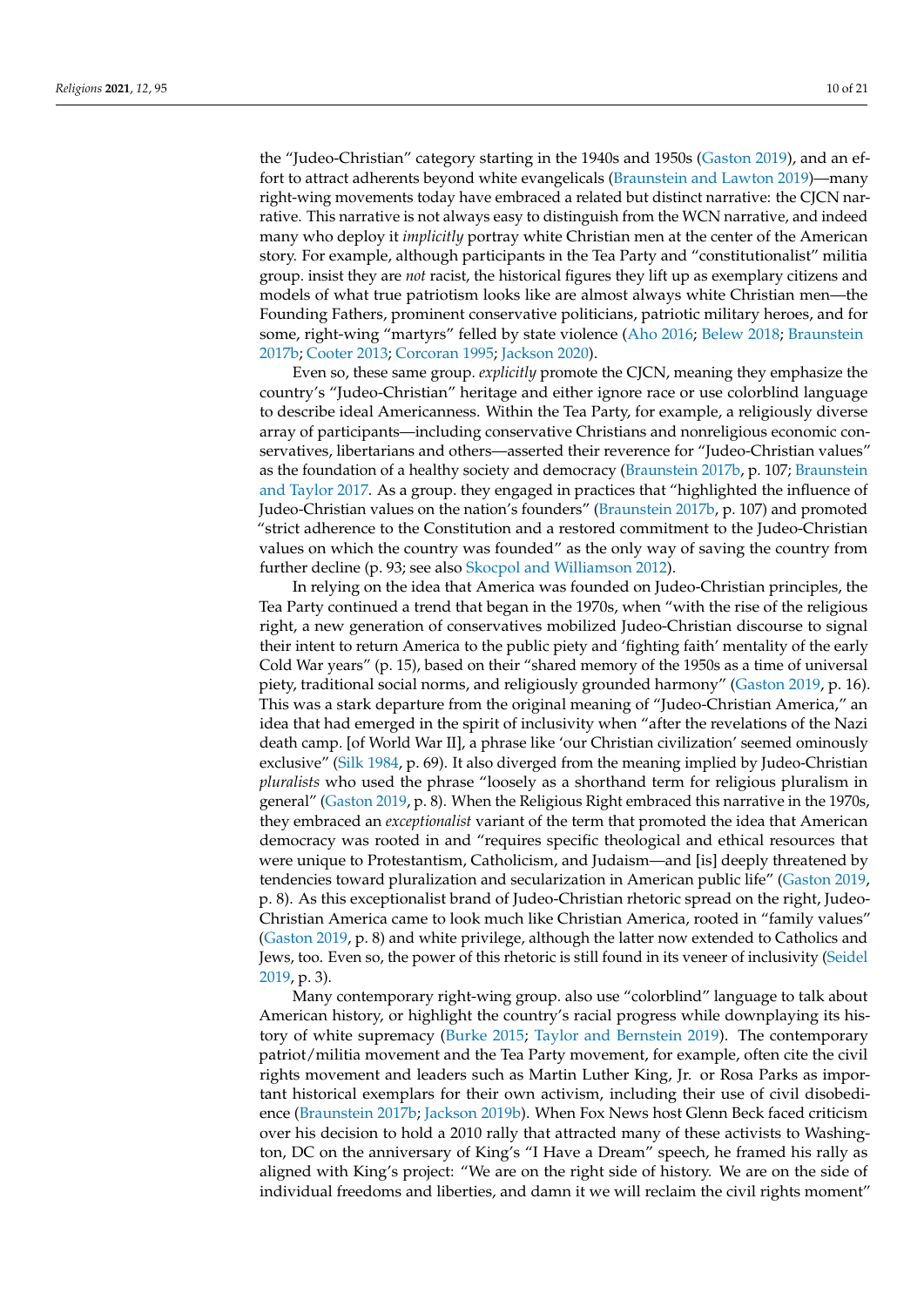[\(Braunstein](#page-18-26) [2015,](#page-18-26) p. 364). More generally, participants in these movements promoted a racially inclusive image of their movements, and by extension their vision of ideal Americanness. For example, it was common within the Tea Party movement to prominently feature people of color as speakers during public rallies or events, even as the majority of participants were white [\(Braunstein](#page-18-26) [2015;](#page-18-26) [Skocpol and Williamson](#page-20-24) [2012,](#page-20-24) p. 69). By engaging in these efforts to "deny, deflect, and distract from charges that activists are racist" [\(Taylor](#page-20-29) [and Bernstein](#page-20-29) [2019,](#page-20-29) p. 137), the Tea Party resembled many other right-wing movements today that work to "reaffirm their anti-racist self-image" and "reenact a super-citizen vision of themselves and of an egalitarian America" [\(Cooter](#page-18-5) [2013,](#page-18-5) p. 145; see also [Jackson](#page-19-25) [2017\)](#page-19-25).

In sum, in contrast to those who draw on the WCN narrative to explicitly mark whiteness and Christianity as criteria for American belonging and power [\(Blee](#page-18-17) [2002\)](#page-18-17), many right-wing group. today deploy the CJCN narrative in order to expand these boundaries. They do so by creating a broader religious category—Judeo-Christian rather than Christian—that folds Jews, Protestants, and Catholics as well as anyone else who lives according to Judeo-Christian "values" into their vision of Americanness. Meanwhile, they unmark race by using colorblind language and denying that race matters in their definition of Americanness. These strategies of widening America's religious and racial boundaries, respectively, are separate but not wholly unrelated; rather, they intersect in the movement's stories of American history, which suggest that America's heroes are not defined by race, but by their adherence to a narrow set of conservative values (e.g., freedom, individualism) framed as "Judeo-Christian." In this way, the CJCN narrative operates on the right as a form of symbolic racism [\(Cooter](#page-18-5) [2013,](#page-18-5) p. 133) or cultural nationalism [\(Diamond](#page-18-16) [1995,](#page-18-16) p. 259), even as many who reference it may believe they are promoting religious and racial inclusivity.

#### 3.1.3. Different Content: Enemies

In the Christian America narrative, original perfection gives way to decline and heroes defend against villains. So just as these stories reveal how right-wing movements imagine the American "us," so too do they reveal who these movements view as enemies—those group. that threaten to tear down or takeover the right's America. Before delineating differences between the WCN and CJCN narratives, however, it is necessary to recognize that nearly all right-wing movements share a concern about the existential threat posed by communism. For this reason, [Diamond](#page-18-16) [\(1995\)](#page-18-16) singles out anticommunism as the "American right's dominant motif" (p. 9). The Christian America narrative was in large part invented as a way of presenting the US as "godless" communism's sacred other, and has been invoked against *external* threats posed by communist regimes; as well as to dramatize *internal* threats, including any perceived increase in the size, scop. or authority of the federal government, especially if it is perceived to primarily benefit non-whites [\(Belew](#page-17-1) [2018;](#page-17-1) [Diamond](#page-18-16) [1995;](#page-18-16) [Huret](#page-19-28) [2014;](#page-19-28) [Kruse](#page-19-0) [2015;](#page-19-0) [Martin](#page-19-29) [2015\)](#page-19-29), or any perceived decrease in the power of white native-born Christians, whether due to rising immigration, the civil rights movement, or the election of the nation's first Black president [\(Marti](#page-19-14) [2020,](#page-19-14) p. 173; [McVeigh and Estep](#page-19-11) [2019,](#page-19-11) p. 41; [Parker and Barreto](#page-20-30) [2014\)](#page-20-30). "Godless communism" is thus a symbolic thread running through both versions of the right's story of America, used not only to signal ideological concerns about collectivism, but also to mark a range of racial and religious "others" as threats [\(Baker and Smith](#page-17-8) [2015\)](#page-17-8).

Beyond communism itself, the primary villains within the WCN narrative are Jews and Blacks [\(Blee](#page-18-17) [2002;](#page-18-17) [Belew](#page-17-1) [2018;](#page-17-1) [Cooter](#page-18-5) [2013\)](#page-18-5). Jews, in particular, loom large in the narrative of white Christian America's decline. While white Christian men are foregrounded as this narrative's heroes, Jews lurk behind the scenes as "mythically and irredeemably evil" villains; they "control world history, dominating all others through an unseen conspiracy" [\(Blee](#page-18-17) [2002,](#page-18-17) p. 79). Anti-Semitism is central, for example, to Christian Identity ideology, animating concerns at one gathering that "the destruction of white Christian people will continue until the stranger ["almost certainly a code word for 'Jew'"] is removed from the position of being over His people" [\(Barkun](#page-17-3) [1997,](#page-17-3) p. 283). Even beyond Christian Identity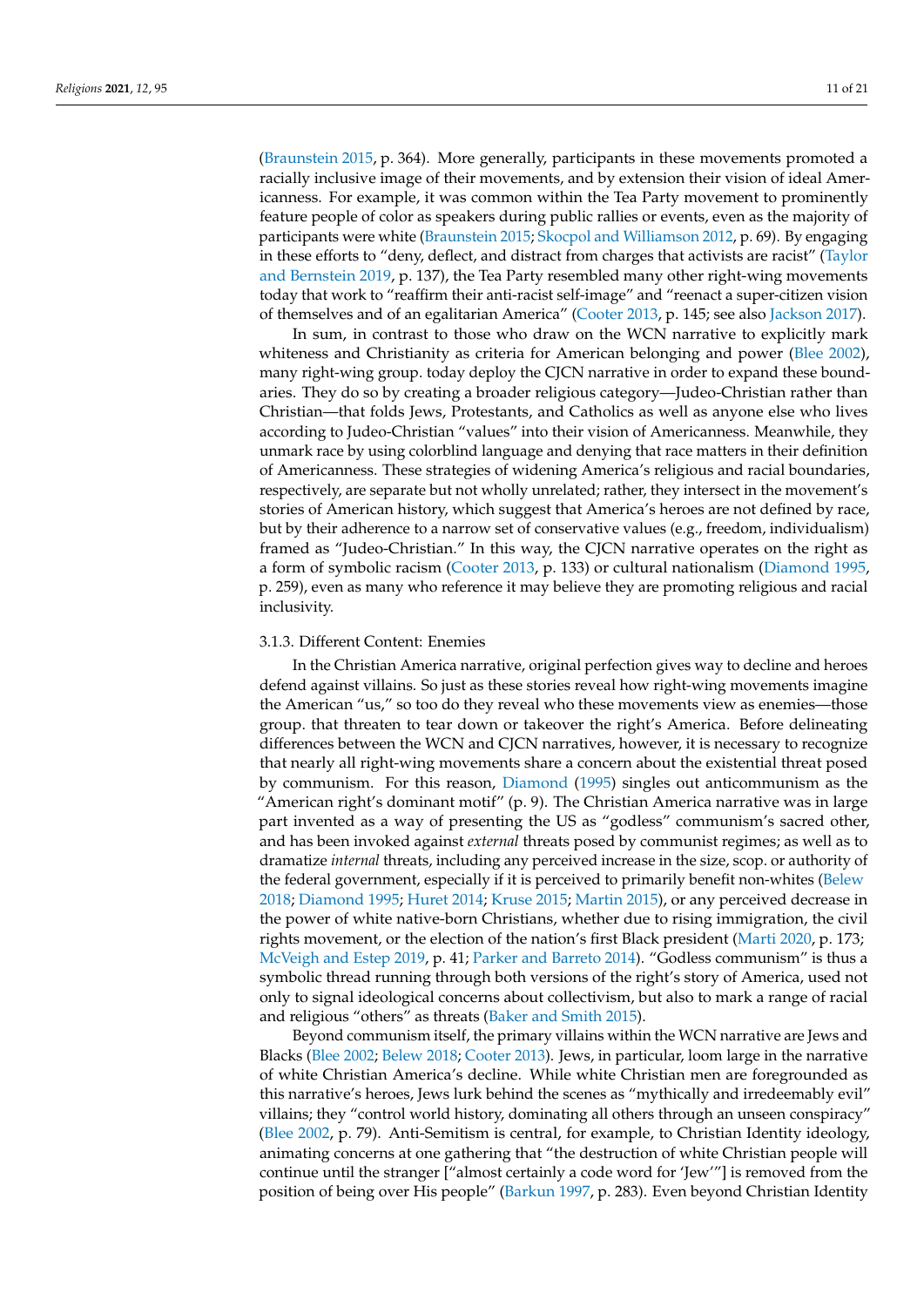leaders, right-wing movements draw on anti-Semitic stereotypes and conspiracy theories to both frame many *individual* Jews as threats because of stereotypes of Jews as "communists and communist-sympathizers" or "figures of moral evil" [\(Blee](#page-18-17) [2002,](#page-18-17) p. 87), and to frame Jews *in general* as a source of "awesome, incomprehensible, and disembodied power" (p. 88). As women in the white power movement described, "Jewish control is absolute . . . They can grant, and revoke, all privileges of daily life" (pp. 87–88). In particular, some right-wing movements promote the idea that "Jewish control of politicians, schools, media, corporations, and banks has created . . . a 'Zionist-occupied government' (ZOG)" (p. 88). Other group. avoid this term, preferring more coded language such as the New World Order [\(Barkun](#page-17-3) [1997,](#page-17-3) p. 257; [Belew](#page-17-1) [2018,](#page-17-1) p. 7) to imply that a shadowy cabal of Jews has secretly taken control of the country.

In sharp contrast, the CJCN narrative symbolically places Jews—or at least Jewish values—at the country's moral and religious center. Critics may argue that for group. such as the Religious Right, "'Judeo-' is a sop. a fig leaf, tossed about to avoid controversy and complaint. It is simply a morsel of inclusion offered to soften the edge of an exclusionary, Christian movement" [\(Seidel](#page-20-0) [2019,](#page-20-0) p. 4). However, this should not suggest there is *no* difference between these two narratives' renderings of Jews' place in America. Even if group. embracing the CJCN narrative do not view Jews as equal to Christians in their Americanness, neither do they frame them as subhuman villains. This is perhap. part of the reason why anti-Semitic extremism, despite experiencing an uptick in recent years, is still consigned to the radical fringe and is condemned by most group. on the right. This more inclusive stance toward Judaism has also facilitated deeper, albeit complicated, political ties between conservative Christians and Jews through the rise of Christian Zionism [\(Spector](#page-20-31) [2009\)](#page-20-31).

However, this should not suggest that the CJCN narrative is without villains. Indeed, the embrace of a Judeo-Christian America on the right has often combined "anti-anti-Semitism" with anti-secularism [\(Gaston](#page-18-13) [2019,](#page-18-13) p. 17). This combination was exemplified by Ronald Reagan, who as president not only "became the most prolific presidential user of Judeo-Christian terminology in American history," but also "the first sitting president to use the terms 'secularism' and 'secularist' as pejoratives" (p. 16). Most importantly, the CJCN narrative also features an expanded focus on the threat of "radical Islam" [\(Gaston](#page-18-13) [2019,](#page-18-13) p. 4). Departing from the pluralistic ideal embedded in liberal references to a Judeo-Christian America [\(Gaston](#page-18-13) [2019,](#page-18-13) p. 8), right-wing movements reference the country's Judeo-Christian heritage in order to explicitly define Muslims as "outsiders, enemies and others" [\(Braunstein](#page-18-27) [2017a\)](#page-18-27). This animates foreign policy through heightened right-wing support for the state of Israel, framed not only through the lens of Jews' and Christians' shared heritage, but also through shared focus on the threat of Islam. Domestically, too, right-wing movements routinely point to the country's Judeo-Christian character as a basis for framing Islam as one of the preeminent threats to American democracy. Within the Tea Party, for example, participants not only cited fears about terrorist threats posed by "radical Islamic extremists," but also concerns that Muslims sought to use sharia law in order to undermine the Constitution, and ultimately, the religious freedom of "real" Americans [\(Braunstein](#page-18-1) [2017b\)](#page-18-1). Similarly, "many militia members understand the term 'Muslim Americans' to be oxymoron" [\(Cooter](#page-18-5) [2013,](#page-18-5) p. 154). As one put it, "And [the Constitution] is for all people. All people of all races, all creeds and all religions. But one thing you gots (sic.) to understand: the Muslim religion and our Constitution and our way of life cannot co-exist. They can't do it" (p. 154). Islam thus operates within the CJCN narrative as a singular cultural threat to Americanness.

Just as non-Christians occup. different places within these two narratives, so too do non-whites. As previously discussed, the WCN narrative draws on tenets of the racist and anti-Semitic Christian Identity church as well as Christian dominionist theology in order to frame white Christians as the only group suited to hold positions of social and political power in America. In particular, Christian Identity leaders claim that "whites were the true lost tribes of Israel and that nonwhites and Jews were descended from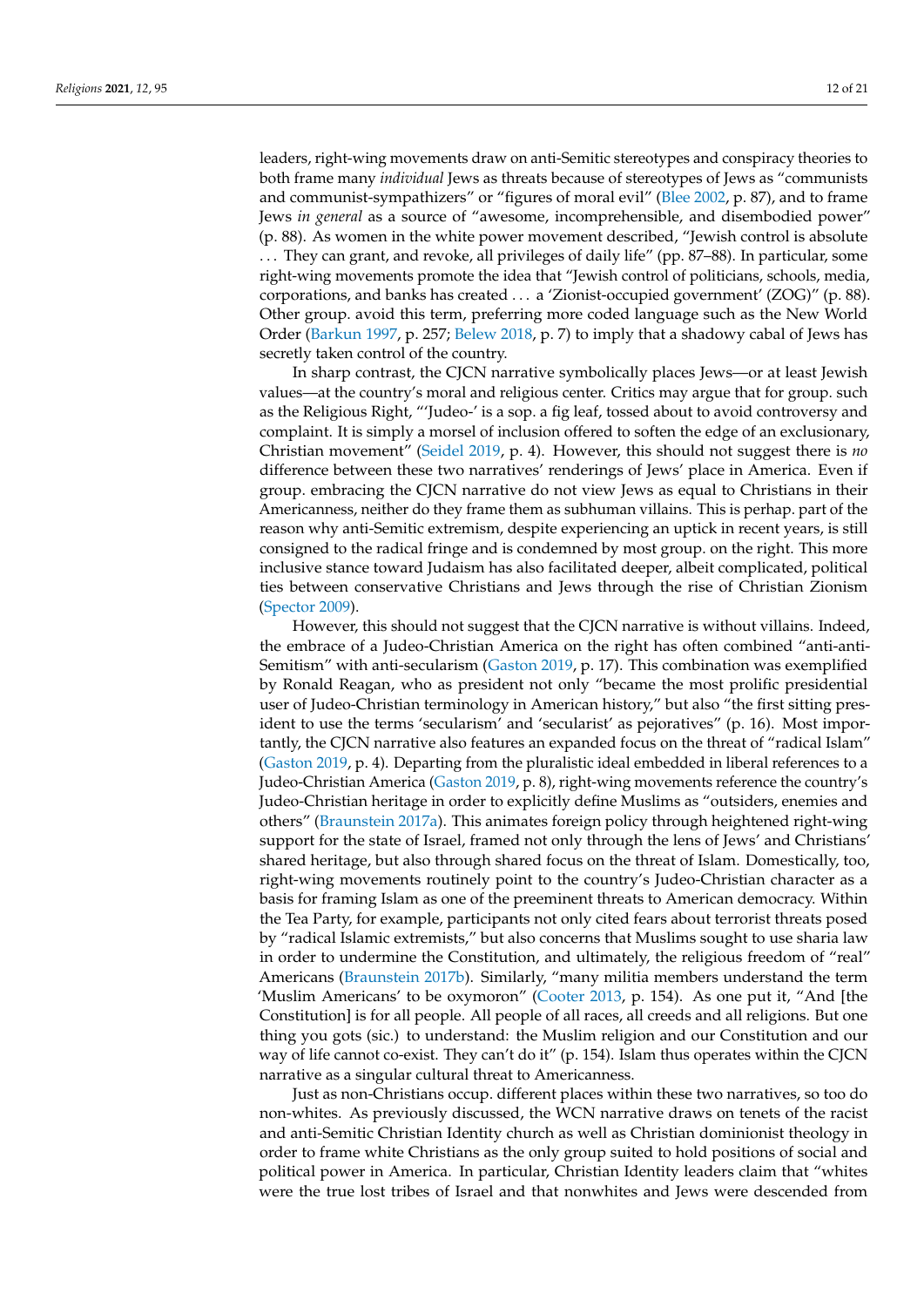Satan or from animals" [\(Belew](#page-17-1) [2018,](#page-17-1) p. 6). Through this lens, non-white racial minorities are viewed as inferior "others" whose very presence is a source of interpersonal danger [\(Blee](#page-18-17) [2002,](#page-18-17) pp. 78–79), and whose demands for greater power threaten to disrup. the racial and religious order on which America was built [\(Belew](#page-17-1) [2018;](#page-17-1) [McVeigh](#page-19-10) [2009\)](#page-19-10).

Meanwhile, the CJCN narrative is definitionally "colorblind," and those who deploy it deny viewing race as relevant to how they define America's enemies or others. As previously discussed, those who deploy the CJCN narrative also attemp. to present their movements as racially inclusive, particularly with respect to Black Americans. It is nonetheless important to recognize that these same group. typically depict Muslims as both religious *and* racial others. Within the Michigan Militia, for example, [Cooter](#page-18-5) [\(2013,](#page-18-5) p. 132) finds that members viewed Muslims "as a racial, not just religious, outgroup." Similarly, within the Tea Party, participants likened Muslims to other non-white "illegal" immigrants who were viewed as threats to both Americans' safety and the "American" story itself due to a refusal to assimilate [\(Braunstein](#page-18-1) [2017b\)](#page-18-1).

#### *3.2. The Politics of the Gap. and Slippages between the Two Narratives*

Contemporary right-wing movements use these two narratives to both understand their own place in American history [\(Braunstein](#page-18-1) [2017b;](#page-18-1) [Jackson](#page-19-1) [2020\)](#page-19-1) and to engage in "boundary-work" by aligning or distancing themselves from other groups, whom they use as "foils" to their own activities [\(Gieryn](#page-18-28) [1983,](#page-18-28) p. 791). Like many social movements, they work to frame their efforts as mainstream and to distance themselves from activities that could be cast as extreme or radical [\(Haines](#page-19-30) [1984\)](#page-19-30).<sup>8</sup> These concerns are especially salient for contemporary right-wing movements, as changing public attitudes about race and multiculturalism have rendered many of these groups—and particularly those who frame America explicitly as a white Christian nation—increasingly out of step with mainstream society. This has left right-wing movements at a strategic crossroads: to downplay the contrast between their vision of America and the mainstream, or to heighten this contrast and embrace their identity as radicals. The WCN and CJCN narratives are key tools that right-wing movements use to navigate this tension. While use of the WCN narrative clearly marks those who reference it as outside the mainstream, the CJCN narrative has enough in common with mainstream conservative discourse that it can be deployed by group. seeking political legitimacy. Of course, it is also common for participants in right-wing group. to slip back and forth between the two narratives depending on the context and the audiences.

Below, I describe four ways that these gap. and slippages between the two narratives perform political work for right-wing movements: as coded language; as mainstreaming strategy; as expressions of aspirational nationhood; and as practices of forgetting.

## 3.2.1. Coded Language

Scholars have highlighted contemporary right-wing movements' use of racial code words, which allow them to "rely on messages that contain racial cues but are not perceived by most voters as racial" [\(Mendelberg](#page-19-31) [2001,](#page-19-31) p. 21) and to mobilize racists without sounding racist [\(Aho](#page-17-0) [2016;](#page-17-0) citing [Bonilla-Silva](#page-18-29) [2003\)](#page-18-29). The CJCN narrative is a useful tool for engaging in this kind of coded language on the right. As previously discussed, the WCN and CJCN narratives share a similar structure, yet have different content. The structural similarity between the two serves as a "bridging mechanism" [\(Barkun](#page-17-3) [1997,](#page-17-3) p. 287) between the racist right and right-wing group. that distance themselves from racism, by signaling a shared concern about the decline of "real" America. As such, even if group. use the CJCN narrative out of a genuine desire to be more racially and religiously inclusive, it nonetheless serves as a "dog whistle"—a signal only some listeners are primed to hear—to all other group. who embrace this decline narrative, including explicitly white and Christian supremacist groups. At the same time, the CJCN narrative's more inclusive framing of American history offers

<sup>&</sup>lt;sup>8</sup> There are disagreements within some movements over whether to "celebrate" or "suppress" differences from the mainstream, particularly when communities wish to both encourage pride in these differences and demand social inclusion [\(Bernstein](#page-17-9) [1997\)](#page-17-9).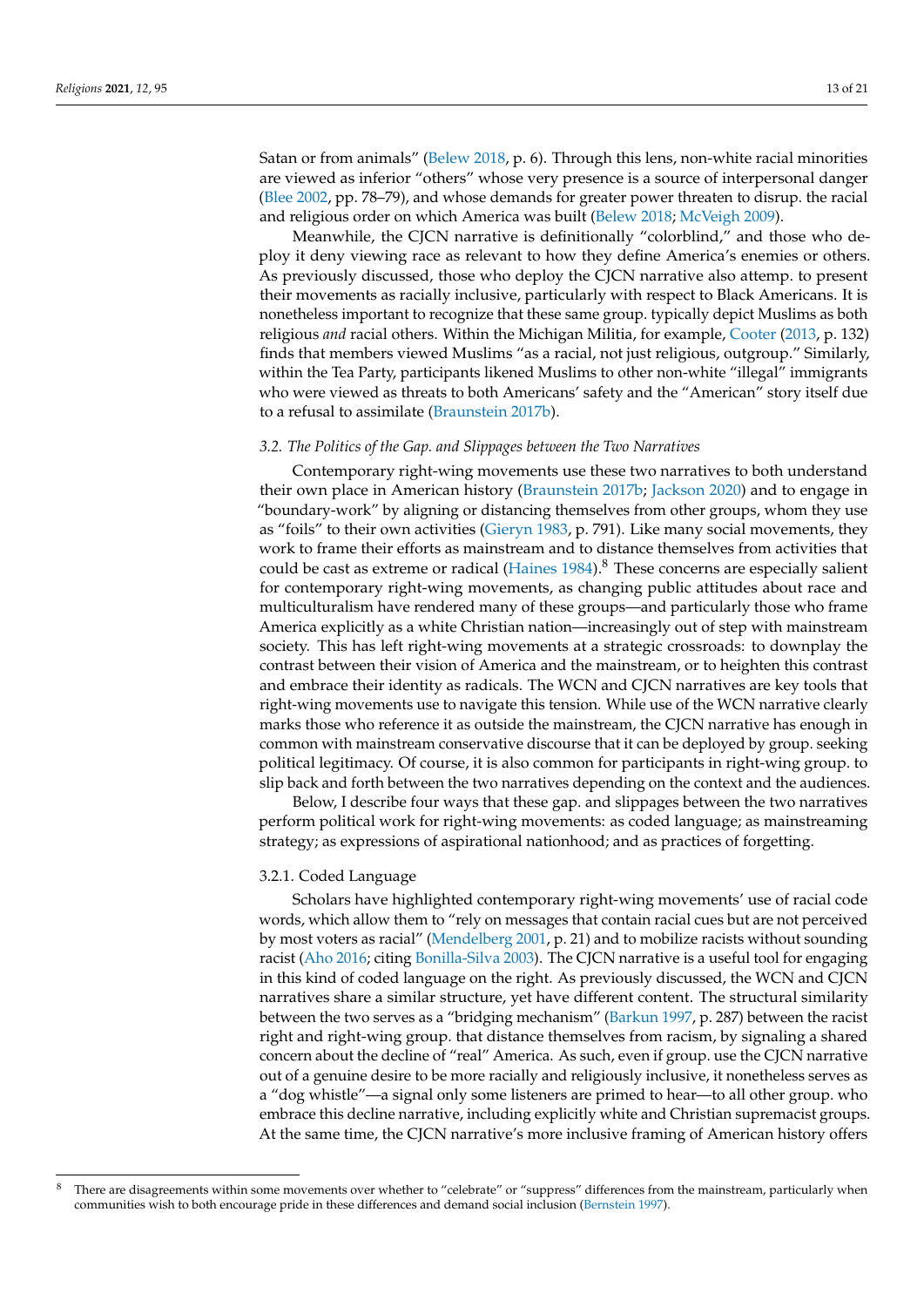these group. legitimacy and plausible deniability by bringing it into alignment with the widely held belief that America is "one nation under God" [\(Kruse](#page-19-0) [2015\)](#page-19-0). [Seidel](#page-20-0) [\(2019\)](#page-20-0), for example, argues that "the term [Judeo-Christian] has the benefit of sounding inclusive to a broad audience while actually speaking directly to conservative Christians who hear only the second part of the term, 'Christian'" (p. 3). As a form of coded language, the use of the CJCN narrative can be viewed as part of a broader shift from biological to symbolic racism [\(Cooter](#page-18-5) [2013,](#page-18-5) p. 133), and from racist to cultural nationalism [\(Diamond](#page-18-16) [1995,](#page-18-16) p. 259).

At another level, even the WCN narrative involves some coded language. In particular, it uses Christianity—and religion more generally—as code for whiteness. Perry suggests that for many Christian nationalists today, "'Christianity" . . . has virtually nothing to do with orthodoxy or character, but is merely an ethnic identity—a reverse dog whistle every bit as racialized as 'super predators,' 'illegals,' 'welfare queens,' or 'terrorists.' It's what Rogers Brubaker, talking about the European context, has called an 'identitarian Christianism' that marks and unifies 'us' (white, native-born, cultural Christians) against the 'them' (nonwhite, foreign, infidels)" [\(Gorski and Perry](#page-18-30) [2020\)](#page-18-30). This coded meaning has a long history: for example, Ku Klux Klan leader David Duke "peppered his speeches and fundraising letters with references to Jesus and a 'Christian nation'" alongside other "coded race language" during his early-1990s forays in electoral politics [\(Diamond](#page-18-16) [1995,](#page-18-16) p. 271). This code is likely effective because while most Americans today would not feel comfortable openly defending their *white* privilege, they are less squeamish about defending *Christianity's* prominent role in public life. This help. to explain a growing trend within both the US and Europ. in which Christianity is framed as a marker of race or ethnicity and has become the basis for an "ethnic"-style vision of the nation [\(Brubaker](#page-18-31) [2016;](#page-18-31) [Gorski](#page-18-32) [2017b\)](#page-18-32).

#### 3.2.2. Mainstreaming

Many contemporary right-wing movements seek to present themselves as "the carrier and guardian of mainstream American values" [\(Barkun](#page-17-3) [1997,](#page-17-3) p. 282). Although some movements advance this project of "mainstreaming" or "normalization" through the use of coded language (as previously discussed), they also do so by aligning themselves with mythical visions of American history. As [Jackson](#page-19-32) [\(2018\)](#page-19-32) explains:

Referring to national history can be an effective way for extremists to gain wider support despite the radical nature of their goals and behavior. Heroes from national myths often carry tacit—even unquestionable—political legitimacy and moral authority. Far-right extremists . . . may attemp. to claim some of this legitimacy and authority for themselves by . . . depicting historical conflicts and crises as parallel to contemporary events, and themselves as the political descendants of the national heroes.

The CJCN narrative help. right-wing movements to do just this, by aligning them with a relatively mainstream story about America, while distancing them from racism and anti-Semitism. The Tea Party, for example, drew on this narrative in their bid for political legitimacy, and largely succeeded in normalizing the message that the country had fallen away from its "Judeo-Christian heritage" and that various enemies were to blame [\(Braun](#page-18-1)[stein](#page-18-1) [2017b;](#page-18-1) [Skocpol and Williamson](#page-20-24) [2012\)](#page-20-24). By the time Donald Trump ran for president in 2016, these ideas had gained a sufficient foothold among mainstream Republican voters that he could "abandon the niceties of Judeo-Christian rhetoric altogether" [\(Gaston](#page-18-13) [2019,](#page-18-13) p. 5) and pivot more explicitly to a WCN narrative [\(McVeigh and Estep](#page-19-11) [2019;](#page-19-11) [Whitehead](#page-20-1) [and Perry](#page-20-1) [2020\)](#page-20-1). In so doing, he has given permission to other right-wing group. to draw publicly on the WCN narrative. Perhap. the most high-profile example was the 2017 Unite the Right rally against the removal of a Confederate statue in Charlottesville, VA, which featured the chant, "Jews will not replace us." This chant, heard alongside shouts of "white power," "explicitly invokes what White supremacists and White nationalists call, 'White genocide replacement theory,' which falsely posits that there exists an organized plan to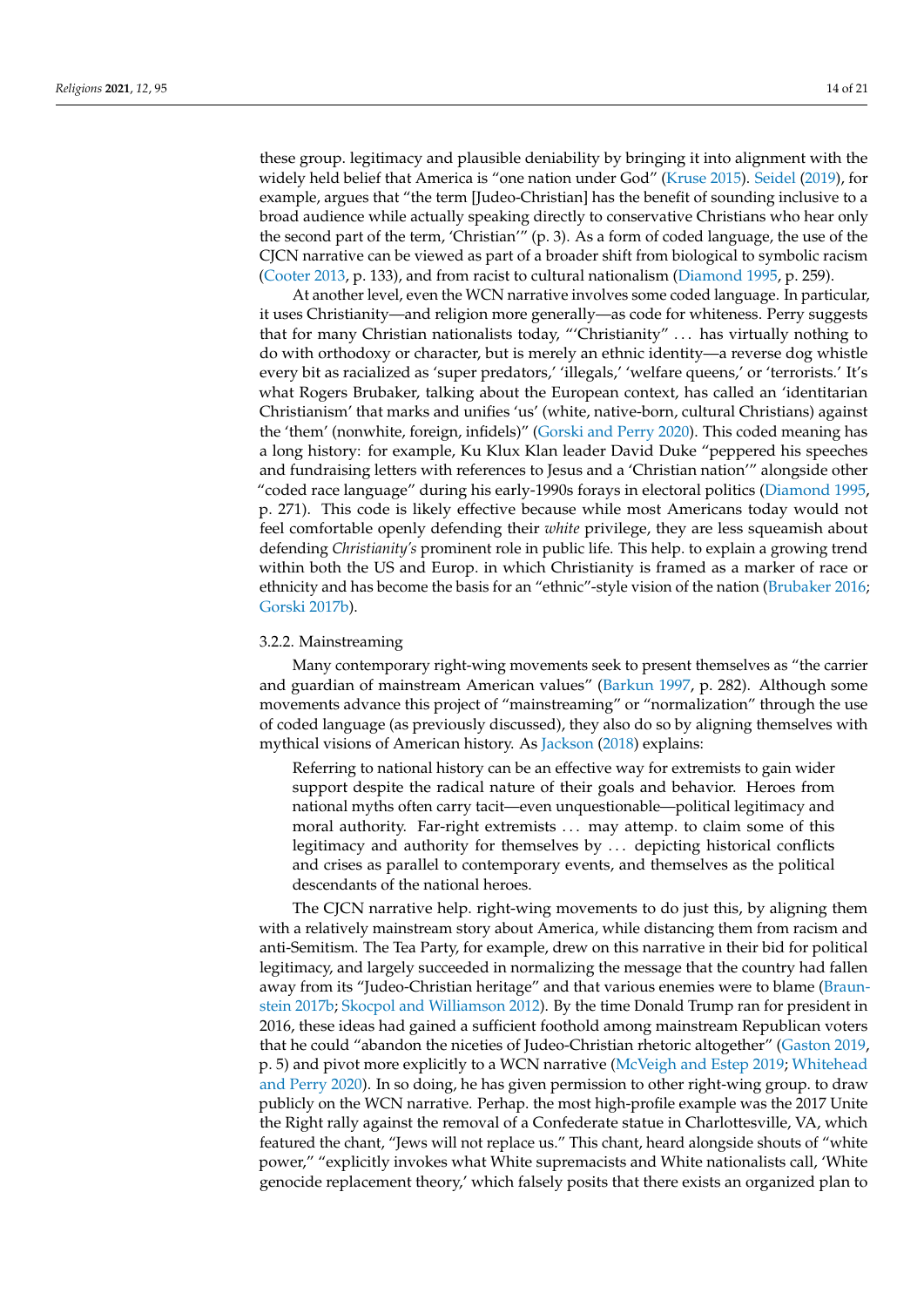wreak havoc on 'White Christian' civilization in Europ. and North America by flooding these continents with non-Christians and people of color" [\(Kaplan and Lipstadt](#page-19-33) [2020\)](#page-19-33).

Not all right-wing movements, however, are well positioned to associate themselves with mainstream American ideals or historical figures—neo-Nazis, for example, are typically viewed as too closely aligned with anti-Semitism and one of the United States' greatest enemies to pull this off [\(Jackson](#page-19-32) [2018\)](#page-19-32). Yet the Unite the Right rally, which prominently featured Nazi symbolism, revealed the extent to which the mainstreaming of some right-wing group. and ideas—such as the idea that the Judeo-Christian nation is in decline—can enable more extreme group. and ideas to flourish at the margins. Some of these group. do not actually seek to become mainstream, but rather thrive by heightening the contrast between their movement and mainstream values [\(Smith](#page-20-32) [1998\)](#page-20-32), such as secularism, pluralism, and multiculturalism [\(Gaston](#page-18-13) [2019\)](#page-18-13). Some do so by explicitly distancing themselves from the CJCN narrative, and by extension from these mainstream values. As a flyer designed to recruit women into "organized racism" put it, "White racially-conscious women, if you have any wits left about you, flee the Judaic and Judeo-Christian insanity and join the throngs of the Aryan women warriors" [\(Blee](#page-18-17) [2002,](#page-18-17) p. 121).

#### 3.2.3. Aspirational Nationhood

The CJCN narrative is also used by participants in right-wing movements who appear to truly *believe* their movements are neither racist nor anti-Semitic, and who desire to imagine themselves as part of a racially and religiously inclusive story of America, however riddled with blind spots and exceptions their story may be [\(Braunstein](#page-18-1) [2017b;](#page-18-1) [Cooter](#page-18-5) [2013;](#page-18-5) [Marti](#page-19-14) [2020;](#page-19-14) [McCann](#page-19-2) [2019\)](#page-19-2). The idea of Judeo-Christian America has always been aspirational in this way. Since the 1930s, "when the term first captured America's political imagination," it "did in part describe burgeoning new realities on the ground," yet it also "represented fervent, even wishful, attempts to create such unity" [\(Gaston](#page-18-13) [2019,](#page-18-13) p. 2). Today, even as participants in right-wing movements idealize a "Golden Age" in which white Christian men had a monopoly on social and political power and openly villainize Muslims as enemies of America, they also take pains to present their movements and the country as racially and religiously inclusive. The statement on the Michigan Militia's homepage—"Everyone is welcome, regardless of race, creed, color, religion or political affiliation, provided you do not wish to bring harm to our country or people" [\(Cooter](#page-18-5) [2013,](#page-18-5) p. 138; see also [Barkun](#page-17-3) [1997,](#page-17-3) p. 282)—may surprise some, but this same sentiment is expressed by the Tea Party movement, the Oath Keepers, the Three Percenters, and a wide range of other contemporary right-wing group. [\(Braunstein](#page-18-1) [2017b;](#page-18-1) [Jackson](#page-19-25) [2017;](#page-19-25) [2020,](#page-19-1) p. 33). While this racially and religiously inclusive self-presentation is part of a strategic effort to distance their movements from the extremism and violence of some white supremacist group. [\(Barkun](#page-17-3) [1997;](#page-17-3) [Jackson](#page-19-25) [2017\)](#page-19-25), many contemporary participants also express a more personal desire to cleanse the political values they hold dear—such as individualism, self-sufficiency, equality, and freedom—from the taint of racism [\(Cooter](#page-18-5) [2013;](#page-18-5) [McCann](#page-19-2) [2019\)](#page-19-2). By framing the heroic pursuit of these values as intrinsic to America's founding as a CJCN (and *not* a WCN), they engage in a "fervent, even wishful attempt" to bring this more inclusive yet freedom-loving nation they imagine into existence.

Meanwhile, right-wing movements also draw on the WCN narrative in the spirit of "aspirational nationhood." Indeed, [Miller-Idriss](#page-19-34) [\(2018,](#page-19-34) p. 21) coined this term to describe "fantasy expressions of a nation that never existed but that is nonetheless aspired to" within racist right groups. In the US context, it may seem counterintuitive to argue that America was never a white Christian nation, in light of the fact that white Christians did in fact make up a demographic majority and exert hegemonic power over American culture for much of the country's history [\(Jones](#page-19-23) [2016;](#page-19-23) [Wuthnow](#page-20-21) [2005\)](#page-20-21). Indeed, the need to declare "the end of white Christian America" [\(Jones](#page-19-23) [2016\)](#page-19-23) would seem to confirm that white Christian America previously existed. Yet, the US was never as white or as Christian, demographically or culturally, as the racially and religiously purified "white Christian homelands" that racist right movements seek to create [\(Manseau](#page-19-35) [2015\)](#page-19-35). In this way, their use of this narrative can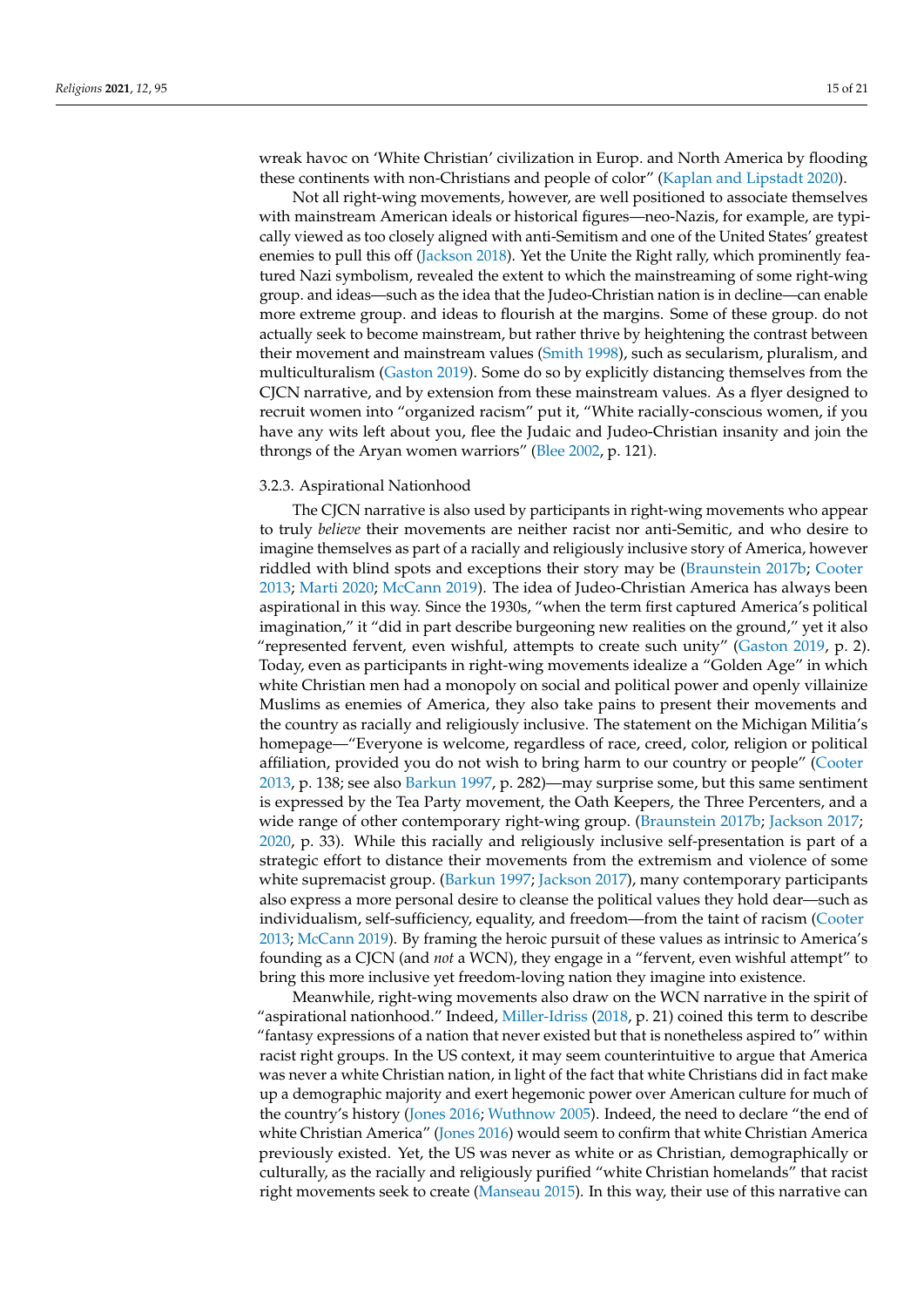also be viewed as a "fervent, even wishful attempt" to bring the highly exclusionary nation they imagine into existence.

#### 3.2.4. Forgetting

Reflecting on the role history plays in right-wing movements, [Aho](#page-17-0) [\(2016,](#page-17-0) pp. 44–45) writes, "The tempting thing about the mood of sentimental nostalgia/resentment/urgency is its precondition: forgetfulness. What Patriots forget is that the 'sister' of nostalgia (to use Carl Jung's term) is brutality .... Christian Patriots are blind to the despoliations, enslavements, rapes, and murders of the past that have provided them with the rights and privileges they enjoy today." Any rendering of American history that frames the country's founding as sacred and perfect is erasing the "brutality" of conquest and slavery on which the country was built [\(Braunstein](#page-18-2) [2018;](#page-18-2) [Lepore](#page-19-36) [2018;](#page-19-36) [Murphy](#page-19-9) [2008;](#page-19-9) [Smith](#page-20-3) [2003\)](#page-20-3). When right-wing movements promote these nostalgic historical narratives, they thus engage in different strategies of forgetting.

Those who promote the WCN narrative do so through the work of what [Aho](#page-17-0) [\(2016\)](#page-17-0) calls "fantasy," involving not only the projection of "aspirational" ideals onto the past [\(Miller-Idriss](#page-19-34) [2018\)](#page-19-34), but also the elaborate construction of alternative theologies and world histories and the conjuring of conspiracies, demons, and revelations. In contrast, those who promote the CJCN narrative hew closer to verifiable historical characters, events and timelines, yet they too engage in two distinct forms of forgetting. In some cases, this involves the erasure of memories of how their own movements grew out of or were historically linked to explicitly racist or anti-Semitic movements on the right. Many Trump supporters, for example, are likely unaware (or refuse to acknowledge) that his references to putting "America First" and his promise to "Make America Great Again" draw from a century-old white nationalist playbook [\(McVeigh and Estep](#page-19-11) [2019\)](#page-19-11). Similarly, many members of contemporary patriot/militia group. and of the sovereign citizens movement appear not to be aware of how much their mythical American history or their "fanatic, mystical understanding of the U.S. Constitution" can be traced to the racist, anti-Semitic and violent Posse Comitatus [\(McCann](#page-19-2) [2019,](#page-19-2) p. 41; see also [Loeser](#page-19-37) [2015,](#page-19-37) p. 1124).

Meanwhile, they also indulge in what [McCann](#page-19-2) [\(2019,](#page-19-2) p. 299) calls "historical amnesia." Unlike the "far-right fantasies" that fuel the WCN narrative, however, this amnesia was not manufactured by right-wing movements themselves, but was promoted by the founders and mythic heroes they so revere. Consider Thomas Jefferson, for example, who once declared to an audience of Native Americans, "It is so long since our forefathers came from beyond the great water, that we have lost the memory of it, and seem to have grown out of this land, as you have done." Upon finding these words inscribed on a 1993 sculpture of a white, rifle-wielding pioneer family in Portland, Oregon—called *The Promised* Land[—McCann](#page-19-2) [\(2019,](#page-19-2) p. 299) points to the statue as a salient symbol of the "amnesiac" patriot movement's rendering of American history. Jefferson's pronouncement, he writes, not only "declared *historical amnesia* a national and racial condition," but "in doing so, it laid white claims to the American continent on that very condition of forgetfulness."

By recognizing how these repeated invocations to forget are embedded in the mythology of Christian America, it becomes clearer why calls to *remember* the brutality on which the country was founded—as the 1619 Project and other progressive stories of America promote [\(Braunstein](#page-18-2) [2018;](#page-18-2) [Murphy](#page-19-9) [2008\)](#page-19-9)—are perceived as deeply threatening. Forgetting and remembering also have implications for individuals. In particular, by promoting a version of the American story that rests on historical amnesia about the country's past, right-wing group. who draw on the CJCN narrative are—intentionally or not—promoting an "epistemology of ignorance" that "afford denial of and inaction about injustice" [\(Nelson et al.](#page-20-11) [2013,](#page-20-11) p. 213) and is associated with a lower capacity to recognize individual and systemic racism [\(Bonam et al.](#page-18-14) [2019;](#page-18-14) see also [Mueller](#page-19-38) [2020\)](#page-19-38).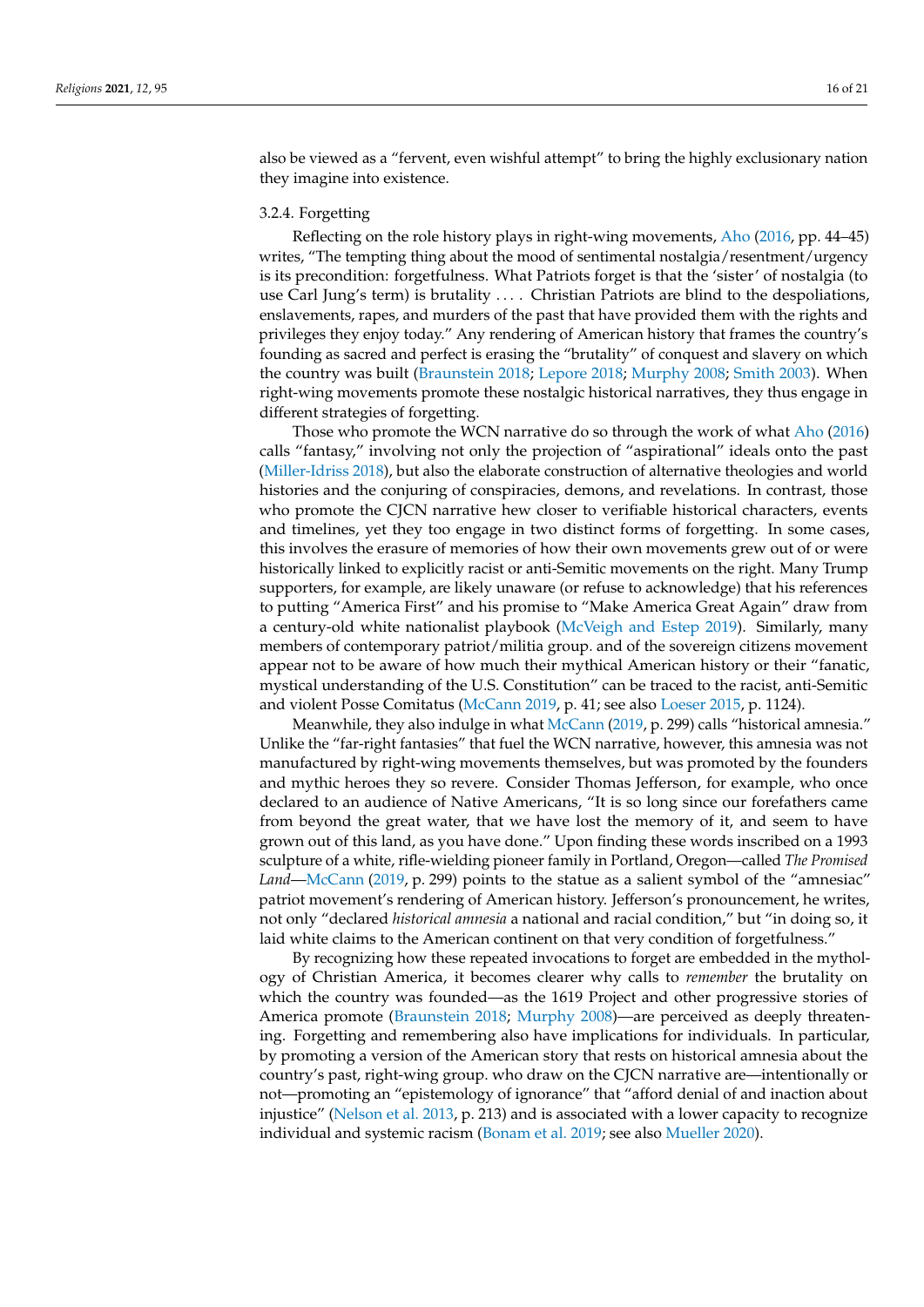### **4. Discussion and Conclusions**

This article brings together research on Christian nationalism and right-wing movements to argue that the idea that America is a Christian nation is central to right-wing movements' mythological understandings of American history. It then identifies two ideal-typical versions of the Christian nation narrative that circulate within contemporary right-wing movements—the WCN and CJCN narratives—and demonstrates that, despite their structural similarities, these narratives differ in their framing of how religion and race intersect as markers of American belonging and power. Finally, the article describes four ways that gap. and slippages between these narratives are used by right-wing group. in practice: as coded language; as a mainstreaming strategy; as expressions of aspirational nationhood; and as practices of forgetting.

My insistence on marking the difference between the WCN and CJCN narratives may appear to run counter to recent work that has demonstrated how Judeo-Christian discourse is used, particularly by group. on the right, in order to bolster the cultural power of whiteness and justify the exclusion of religio-racial minorities under the guise of pluralistic inclusivity—in short, that it is merely a coded version of the WCN narrative updated for the age of political correctness [\(Seidel](#page-20-0) [2019\)](#page-20-0). However, this is not my intention; indeed, I have made versions of this critical argument myself [\(Braunstein](#page-18-1) [2017b,](#page-18-1) [2018\)](#page-18-2). What I am arguing here is that we must recognize differences between these two ideal-typical narratives in order to understand why group. on the right draw on one rather than the other or move back and forth between the two, what these choices mean to them, and what political work these narratives perform. Moreover, building on recent scholarship on Judeo-Christian discourse that recognizes that it has advanced *both* exclusionary and inclusionary visions of American democracy [\(Gaston](#page-18-13) [2019\)](#page-18-13), I have shown that it is not only liberal pluralists but also some members of right-wing movements who use this discourse in an aspirational, inclusionary way, even as they also engage in practices and support policies that implicitly center white Christianity. Attention to this subtle but meaningful variation in how the Christian nation myth is deployed in practice on the right thus contributes to a deeper understanding of the heterogeneity of right-wing movements and of how religion and race intersect in right-wing visions of American identity.

Through the lens of complex religion, religion never exists as a standalone variable, but rather is inextricably bound up with other forms of social inequality—primarily race, class and gender—requiring an analysis that is attuned to religion's contributions to a range of intersectional identities [\(Wilde](#page-20-2) [2018;](#page-20-2) [Wilde and Glassman](#page-20-4) [2016\)](#page-20-4). Although research applying a complex religion approach has primarily focused on formal religious organizations and affiliations, this article demonstrates its utility in understanding religion's more amorphous public roles. In so doing, it builds on scholarship that is attuned to how religion and race intersect in the contested social and moral boundaries that define American public life [\(Edgell](#page-18-6) [2017;](#page-18-6) [Yukich and Edgell](#page-20-5) [2020\)](#page-20-5). Examining the construction of these boundaries from the perspective of right-wing social movements offers new insights into a mythical vision of Americanness that explicitly empowers or implicitly centers white Christians. Both the WCN and CJCN narratives lift up exemplars of Americanness that are defined by their intersectional identities as white Christians, and name enemies who are defined by their status as either non-white/non-Christian others or threats to white Christian dominance. Yet by distinguishing between the WCN and CJCN narratives, the analysis also reveals variation in how this is understood and achieved within right-wing social movements. On the surface, the CJCN narrative *expands* the circle of Americanness to include racial and religious group. that are excluded in the WCN narrative, allowing participants in some contemporary right-wing movements to present themselves and their values as antiracist and religiously inclusive. At the same time, however, the CJCN narrative also *reframes* race and religion as sources of civic and cultural virtue rather than ethno-religious purity, enabling group members to justify strong negative attitudes toward racial and religious outgroup. in civic rather than ethnic terms, and thus maintain their inclusive self-image and public presentation [\(Braunstein](#page-18-27) [2017a\)](#page-18-27).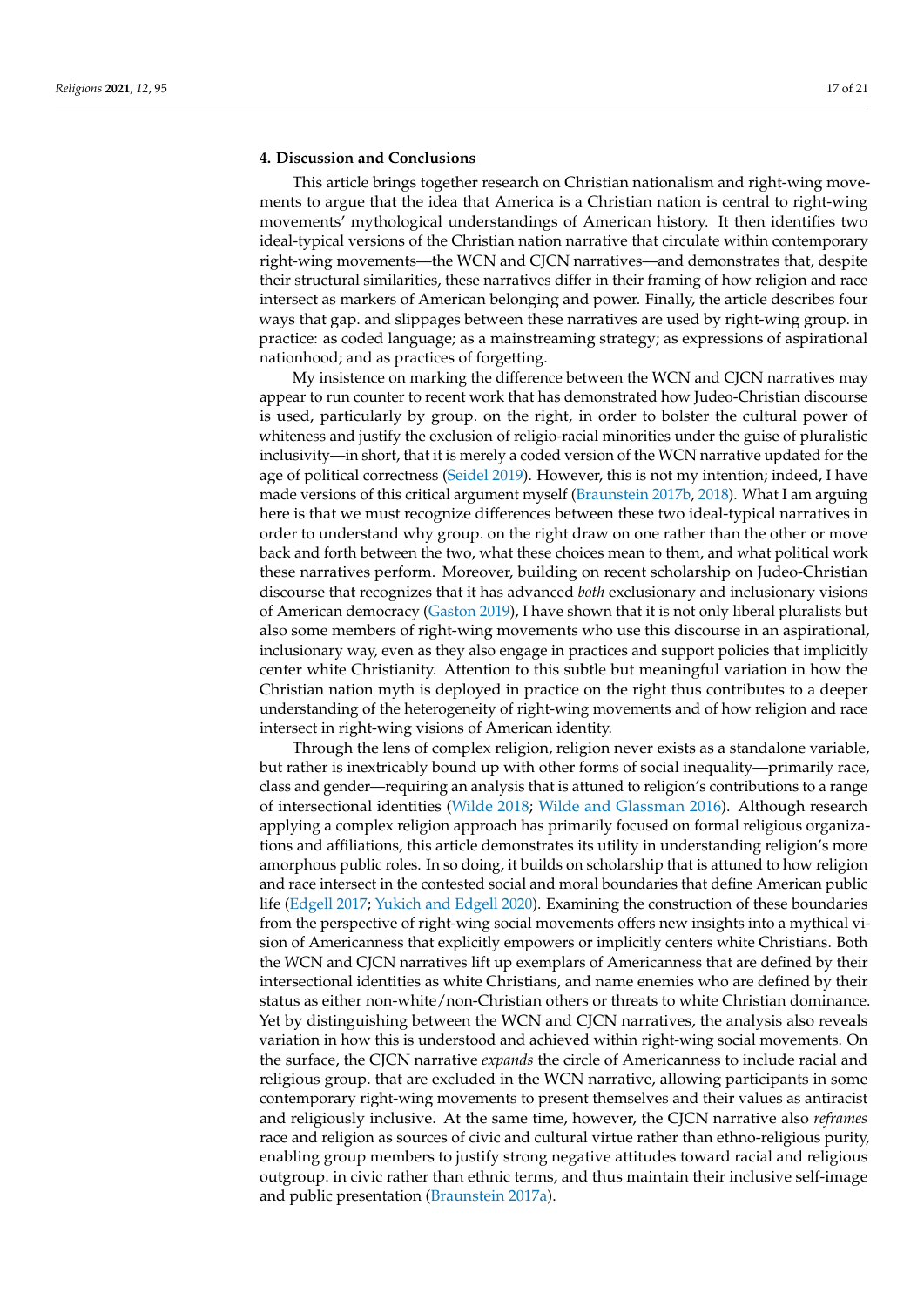This article also offers lessons to scholars of right-wing social movements, who have greatly advanced our understanding of how white supremacy is cultivated within and exported beyond these groups, but have not been as attuned to religion's role in this process. To the extent this literature has embraced an intersectional approach to analyzing right-wing movements, the emphasis has been primarily on how race and gender intersect in constructions of white masculinity or white womanhood [\(Belew](#page-17-1) [2018;](#page-17-1) [Blee](#page-18-17) [2002;](#page-18-17) [Cooter](#page-18-5) [2013\)](#page-18-5). Yet these movements are also central to the production and defense of white Christian privilege in America [\(Joshi](#page-19-7) [2020\)](#page-19-7), in large part through their promotion of Christian nation mythology. While this is acknowledged in research on the Religious Right [\(Whitehead and Perry](#page-20-1) [2020;](#page-20-1) [Marti](#page-19-14) [2020\)](#page-19-14) and in the small number of studies of the Christian Identity church [\(Aho](#page-17-0) [2016;](#page-17-0) [Baker and McMillan](#page-17-2) [2019;](#page-17-2) [Barkun](#page-17-3) [1997\)](#page-17-3), more serious analytic attention should also be paid to religion within right-wing movements that are not explicitly "religious." To this end, the complex religion approach offers tools for more deeply theorizing the role religion plays on the right, and integrating these findings into broader understandings of American religion.

Finally, because the historical narratives developed within right-wing group. can spill beyond them, this article offers insight into the ongoing battles over American history that are playing out in the streets, in newsrooms, and in classrooms around the country. It is debatable whether the citizens of democracies ought to be overly attached to their own mythologized pasts [\(Kammen](#page-19-8) [1991\)](#page-19-8), and whether any appeal to national identity can be compatible with values of "egalitarian inclusiveness" [\(Smith](#page-20-19) [2017\)](#page-20-19). Still, Americans across the political spectrum are currently waging war over the right to control the country's story. The sides of this battle disagree about more than chronological accounts of the events that have shaped the country; in the characteristics of their heroes and villains, and their choices about what to remember and what to forget, their narratives reveal different visions of Americanness itself. The ideal America that the right imagines, defends, and seeks to recreate is deeply shaped by Christian nation mythology that, in both of its ideal-typical forms, justifies the preservation of white Christian privilege and views any challenge to this narrative as an attack on the sacred nation itself. We cannot understand this battle without close attention to religion's "complex" role in the right's narrative, as well as in rival renderings of the American story.

**Funding:** This research received no extra funding.

**Data Availability Statement:** Not Applicable.

**Acknowledgments:** I wish to thank Melissa J. Wilde, Samuel L. Perry, Sam Jackson, and three anonymous reviewers for their feedback on previous versions of the manuscript.

**Conflicts of Interest:** The author declares no conflict of interest.

#### **References**

<span id="page-17-0"></span>Aho, James. 2016. *Far-Right Fantasy: A Sociology of American Religion and Politics*. New York: Taylor & Francis.

- <span id="page-17-5"></span>Bail, Christopher A. 2008. The Configuration of Symbolic Boundaries against Immigrants in Europe. *American Sociological Review* 73: 37–59. [\[CrossRef\]](http://doi.org/10.1177/000312240807300103)
- <span id="page-17-4"></span>Baker, Kelly. 2011. *Gospel According to the Klan: The KKK's Appeal to Protestant America, 1915–1930*. Lawrence: University Press of Kansas.

<span id="page-17-7"></span>Baker, Kelly J. 2016. The New White Nationalists? *Religion & Politics*. October 20. Available online: [https://religionandpolitics.org/20](https://religionandpolitics.org/2016/10/20/the-new-white-nationalists/) [16/10/20/the-new-white-nationalists/](https://religionandpolitics.org/2016/10/20/the-new-white-nationalists/) (accessed on 29 January 2021).

<span id="page-17-2"></span>Baker, Josep. O., and Brianna McMillan. 2019. Christian Identity and Religions of America. In *Religions of America*. Andover: Cengage Learning (EMEA) Ltd., Available online: [https://www.gale.com/intl/essays/joseph-baker-brianna-mcmillan-christian-identity](https://www.gale.com/intl/essays/joseph-baker-brianna-mcmillan-christian-identity-religions-of-america)[religions-of-america](https://www.gale.com/intl/essays/joseph-baker-brianna-mcmillan-christian-identity-religions-of-america) (accessed on 29 January 2021).

<span id="page-17-8"></span>Baker, Josep. O., and Buster G. Smith. 2015. *American Secularism Cultural Contours of Nonreligious Belief Systems*. New York: NYU Press.

<span id="page-17-3"></span>Barkun, Michael. 1997. *Religion and the Racist Right: The Origins of the Christian Identity Movement*. Chapel Hill: The University of North Carolina Press.

<span id="page-17-6"></span><span id="page-17-1"></span>Belew, Kathleen. 2018. *Bring the War Home: The White Power Movement and Paramilitary America*. Cambridge: Harvard University Press. Bellah, Robert N. 1967. Civil Religion in America. *Daedalus* 96: 1–21.

<span id="page-17-9"></span>Bernstein, Mary. 1997. Celebration and Suppression: The Strategic Uses of Identity by the Lesbian and Gay Movement. *American Journal of Sociology* 103: 531–65. [\[CrossRef\]](http://doi.org/10.1086/231250)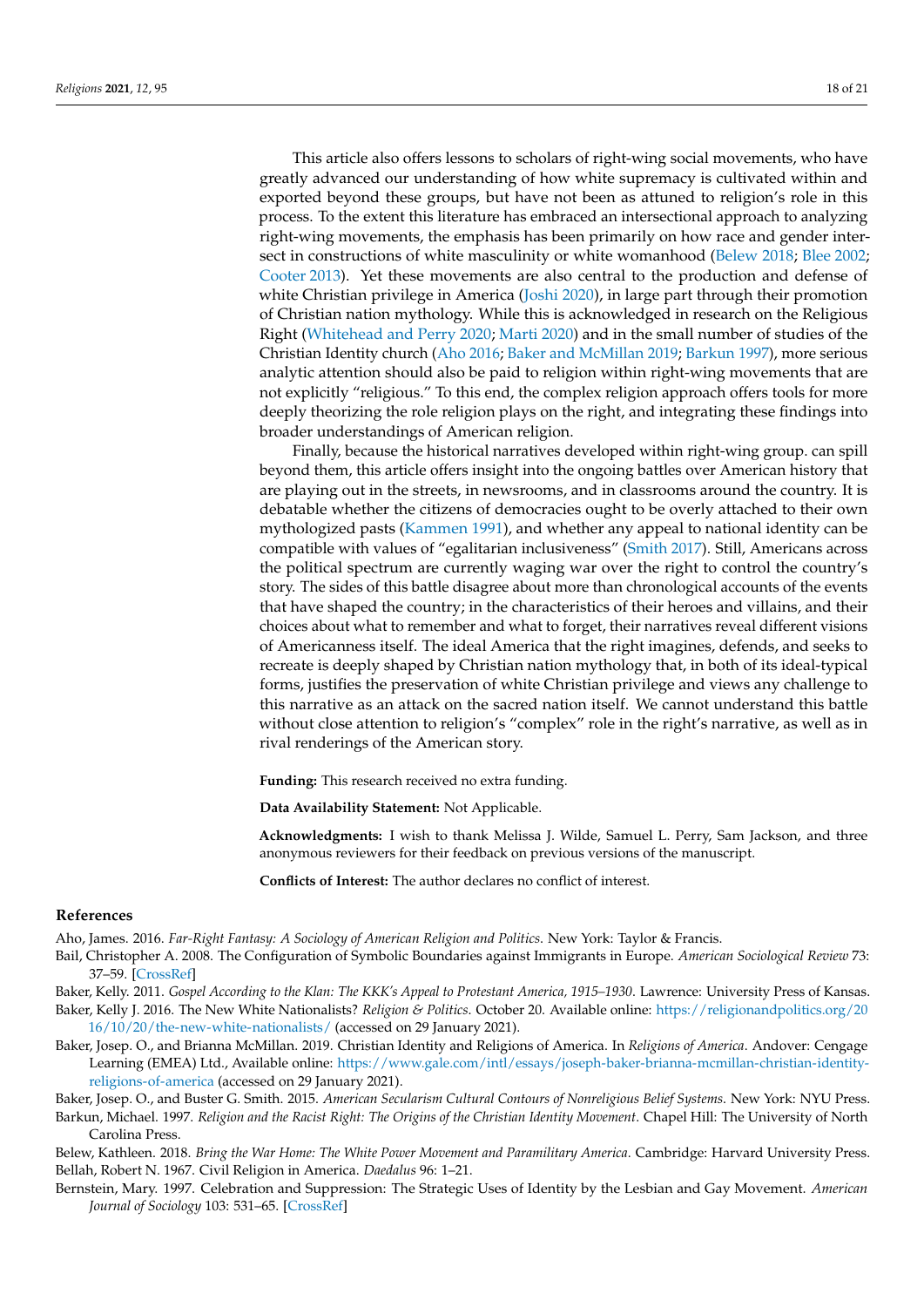- <span id="page-18-17"></span>Blee, Kathleen M. 2002. *Inside Organized Racism: Women in the Hate Movement*. Berkeley: University of California Press.
- <span id="page-18-15"></span>Blee, Kathleen M., and Kimberly A. Creasap. 2010. Conservative and Right-Wing Movements. *Annual Review of Sociology* 36: 269–86. [\[CrossRef\]](http://doi.org/10.1146/annurev.soc.012809.102602)
- <span id="page-18-14"></span>Bonam, Courtney M., Vinoadharen Nair Das, Brett R. Coleman, and Phia Salter. 2019. Ignoring History, Denying Racism: Mounting Evidence for the Marley Hypothesis and Epistemologies of Ignorance. *Social Psychological and Personality Science* 10: 257–65. [\[CrossRef\]](http://doi.org/10.1177/1948550617751583)
- <span id="page-18-18"></span>Bonikowski, Bart, and Paul DiMaggio. 2016. Varieties of American Popular Nationalism. *American Sociological Review* 81: 949–80. [\[CrossRef\]](http://doi.org/10.1177/0003122416663683)
- <span id="page-18-29"></span>Bonilla-Silva, Eduardo. 2003. *Racism without Racists: Color-Blind Racism and the Persistence of Racial Inequality in the United States*. Lanham: Rowman & Littlefield Publishers Inc.
- <span id="page-18-26"></span>Braunstein, Ruth. 2015. The Tea Party Goes to Washington: Mass Demonstrations as Performative and Interactional Processes. *Qualitative Sociology* 38: 353–74. [\[CrossRef\]](http://doi.org/10.1007/s11133-015-9314-3)
- <span id="page-18-27"></span>Braunstein, Ruth. 2017a. Muslims as Outsiders, Enemies, and Others: The 2016 Presidential Election and the Politics of Religious Exclusion. *American Journal of Cultural Sociology* 5: 355–72. [\[CrossRef\]](http://doi.org/10.1057/s41290-017-0042-x)
- <span id="page-18-1"></span>Braunstein, Ruth. 2017b. *Prophets and Patriots: Faith in Democracy across the Political Divide*. Oakland: University of California Press.
- <span id="page-18-2"></span>Braunstein, Ruth. 2018. A (More) Perfect Union? Religion, Politics, and Competing Stories of America. *Sociology of Religion* 79: 172–95. [\[CrossRef\]](http://doi.org/10.1093/socrel/sry013)
- <span id="page-18-23"></span>Braunstein, Ruth, and Amy Lawton. 2019. Interfaith Political Activism in the United States: Understanding Variation in the Cultural Challenges of Being and Doing Interfaith. In *The Interfaith Movement: Mobilising Religious Diversity in the 21st Century*. Edited by John Fahy and Jan-Jonathan Bock. Abingdon: Routledge, pp. 28–47.
- <span id="page-18-7"></span>Braunstein, Ruth, and Malaena Taylor. 2017. Is the Tea Party a 'Religious' Movement? Religiosity in the Tea Party versus the Religious Right. *Sociology of Religion* 78: 33–59. [\[CrossRef\]](http://doi.org/10.1093/socrel/srw056)

<span id="page-18-19"></span>Brubaker, Rogers. 2009. Ethnicity, Race, and Nationalism. *Annual Review of Sociology* 35: 21–42. [\[CrossRef\]](http://doi.org/10.1146/annurev-soc-070308-115916)

- <span id="page-18-31"></span>Brubaker, Rogers. 2016. A New 'Christianist' Secularism in Europe. *The Immanent Frame*. Available online: [https://tif.ssrc.org/2016/1](https://tif.ssrc.org/2016/10/11/a-new-christianist-secularism-in-europe/) [0/11/a-new-christianist-secularism-in-europe/](https://tif.ssrc.org/2016/10/11/a-new-christianist-secularism-in-europe/) (accessed on 29 January 2021).
- <span id="page-18-25"></span>Burke, Meghan A. 2015. *Race, Gender, and Class in the Tea Party: What the Movement Reflects about Mainstream Ideologies*. Lanham: Lexington Books.
- <span id="page-18-22"></span>Churchill, Robert H. 2009. *To Shake Their Guns in the Tyrant's Face: Libertarian Political Violence and the Origins of the Militia Movement*. Ann Arbor: University of Michigan Press.
- <span id="page-18-5"></span>Cooter, Amy. 2013. Americanness, Masculinity, and Whiteness: How Michigan Militia Men Navigate Evolving Social Norms. Ph.D. Dissertation, University of Michigan, Ann Arbor, MI, USA.
- <span id="page-18-24"></span>Corcoran, James. 1995. *Bitter Harvest: The Birth of Paramilitary Terrorism in the Heartland*. New York: Penguin Books.
- <span id="page-18-8"></span>Delehanty, Jack, Penny Edgell, and Evan Stewart. 2018. Christian America? Secularized Evangelical Discourse and the Boundaries of National Belonging. *Social Forces* 97: 1283–306. [\[CrossRef\]](http://doi.org/10.1093/sf/soy080)
- <span id="page-18-16"></span>Diamond, Sara. 1995. *Roads to Dominion: Right-Wing Movements and Political Power in the United States*. New York: Guilford Press.
- <span id="page-18-0"></span>Dias, Elizabeth, and Ruth Graham. 2021. How White Evangelical Christians Fused With Trump Extremism. *The New York Times*, January 11.
- <span id="page-18-21"></span>Dionne, E.J., Jr. 2016. *Why the Right Went Wrong: Conservatism—From Goldwater to the Tea Party and Beyond*. New York: Simon & Schuster.
- <span id="page-18-10"></span><span id="page-18-6"></span>Edgell, Penny. 2017. An Agenda for Research on American Religion in Light of the 2016 Election. *Sociology of Religion* 78: 1–8. [\[CrossRef\]](http://doi.org/10.1093/socrel/srw057) Edgell, Penny, Josep. Gerteis, and Douglas Hartmann. 2006. Atheists as 'Other': Moral Boundaries and Cultural Membership in American Society. *American Sociological Review* 71: 211–34. [\[CrossRef\]](http://doi.org/10.1177/000312240607100203)
- <span id="page-18-9"></span>Edgell, Penny, Douglas Hartmann, Evan Stewart, and Josep. Gerteis. 2016. Atheists and Other Cultural Outsiders: Moral Boundaries and the Non-Religious in the United States. *Social Forces* 95: 607–38. [\[CrossRef\]](http://doi.org/10.1093/sf/sow063)
- <span id="page-18-13"></span>Gaston, K. Healan. 2019. *Imagining Judeo-Christian America: Religion, Secularism, and the Redefinition of Democracy*. Chicago: University of Chicago Press.
- <span id="page-18-28"></span>Gieryn, Thomas F. 1983. Boundary-Work and the Demarcation of Science from Non-Science: Strains and Interests in Professional Ideologies of Scientists. *American Sociological Review* 48: 781–95. [\[CrossRef\]](http://doi.org/10.2307/2095325)
- <span id="page-18-20"></span>Glenn, Evelyn Nakano. 2002. *Unequal Freedom: How Race and Gender Shaped American Citizenship and Labor*. Cambridge: Harvard University Press.

<span id="page-18-11"></span>Goldschmidt, Henry, and Elizabeth A. McAlister. 2004. *Race, Nation, and Religion in the Americas*. New York: Oxford University Press.

<span id="page-18-3"></span>Gorski, Philip S. 2017a. *American Covenant: A History of Civil Religion from the Puritans to the Present*. Princeton: Princeton University Press.

- <span id="page-18-32"></span>Gorski, Philip S. 2017b. Why Evangelicals Voted for Trump. A Critical Cultural Sociology. *American Journal of Cultural Sociology* 5: 338–54. [\[CrossRef\]](http://doi.org/10.1057/s41290-017-0043-9)
- <span id="page-18-12"></span>Gorski, Philip S. 2020. *American Babylon Christianity and Democracy before and after Trump. Christianity and Democracy before and after Trump*. Milton: Routledge.
- <span id="page-18-30"></span>Gorski, Philip S., and Samuel Perry. 2020. Practices of Relation: Gorski and Perry. *The Immanent Frame*. Available online: [http:](http://tif.ssrc.org/2020/04/02/gorski-and-perry/) [//tif.ssrc.org/2020/04/02/gorski-and-perry/](http://tif.ssrc.org/2020/04/02/gorski-and-perry/) (accessed on 29 January 2021).
- <span id="page-18-4"></span>Green, Steven K. 2015. *Inventing a Christian America: The Myth of the Religious Founding*. New York: Oxford University Press.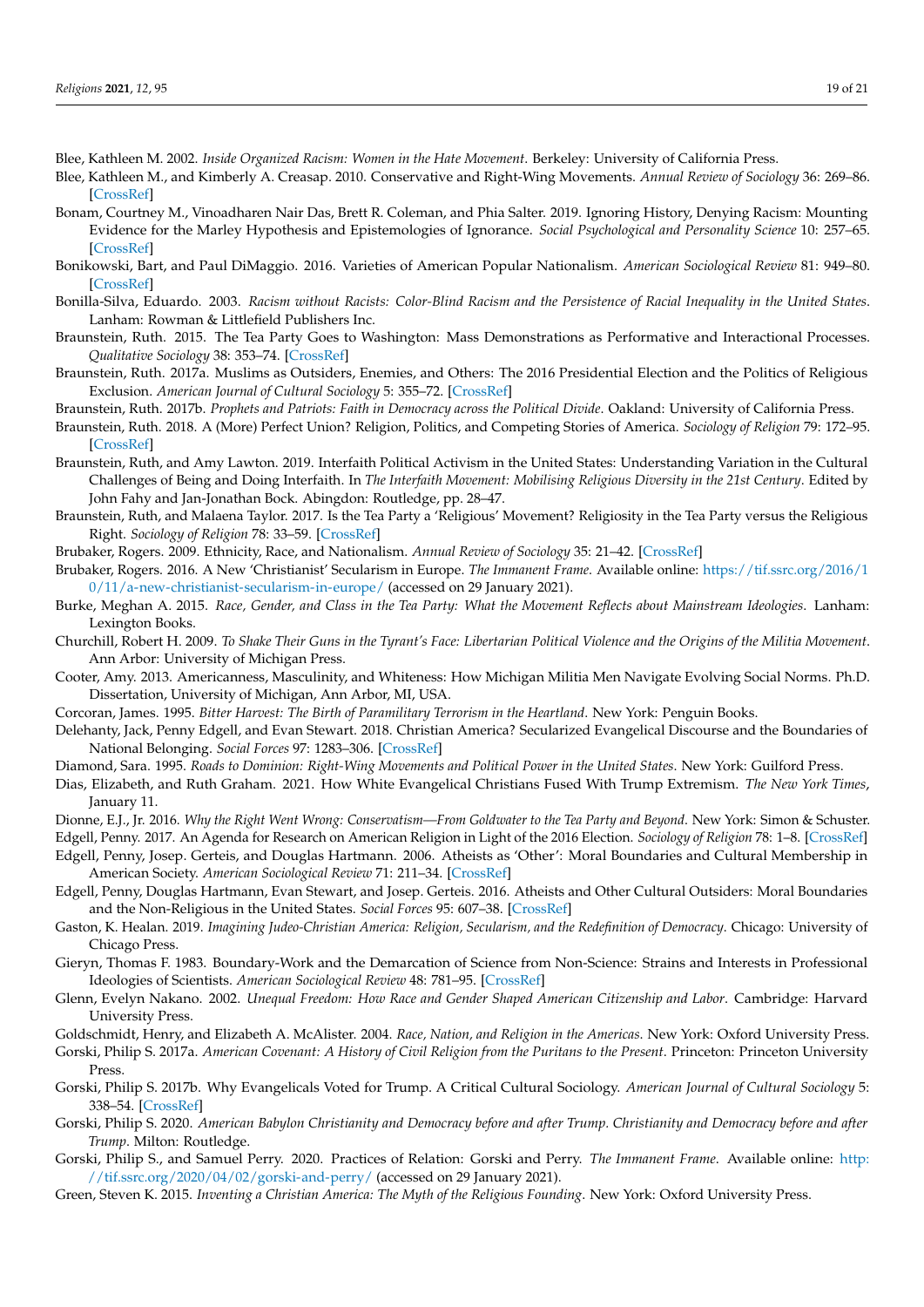<span id="page-19-20"></span>Grossman, James R. 2014. The New History Wars. *The New York Times*, September 1.

<span id="page-19-30"></span>Haines, Herbert. 1984. Black Radicalization and the Funding of Civil Rights. *Social Problems* 32: 31–43. [\[CrossRef\]](http://doi.org/10.2307/800260)

<span id="page-19-15"></span>Hardisty, Jean V. 1999. *Mobilizing Resentment: Conservative Resurgence from the John Birch Society to the Promise Keepers*. Boston: Beacon Press.

<span id="page-19-26"></span>Hawley, George. 2017. *Making Sense of the Alt-Right*. New York: Columbia University Press.

<span id="page-19-17"></span><span id="page-19-5"></span>Hill Fletcher, Jeannine. 2017. *The Sin of White Supremacy: Christianity, Racism, and Religious Diversity in America*. Maryknoll: Orbis Books. Hochschild, Arlie Russell. 2016. *Strangers in Their Own Land: Anger and Mourning on the American Right*. New York: The New Press. Huret, Romain D. 2014. *American Tax Resisters*. Cambridge: Harvard University Press.

<span id="page-19-28"></span><span id="page-19-13"></span>Ingersoll, Julie J. 2015. *Building God's Kingdom: Inside the World of Christian Reconstruction*. New York: Oxford University Press.

<span id="page-19-25"></span>Jackson, Sam. 2017. Don't Assume the Militias at the Charlottesville Rally Were White Supremacists. This Is What They Believe Now. *Monkey Cage*. Available online: [https://www.washingtonpost.com/news/monkey-cage/wp/2017/09/08/remember-those](https://www.washingtonpost.com/news/monkey-cage/wp/2017/09/08/remember-those-militias-at-the-charlottesville-unite-the-right-rally-heres-what-they-believe/)[militias-at-the-charlottesville-unite-the-right-rally-heres-what-they-believe/](https://www.washingtonpost.com/news/monkey-cage/wp/2017/09/08/remember-those-militias-at-the-charlottesville-unite-the-right-rally-heres-what-they-believe/) (accessed on 29 January 2021).

<span id="page-19-32"></span>Jackson, Sam. 2018. 'We Are Patriots:' Uses of National History in Legitimizing Extremism. *EuropeNow*, October 2.

- <span id="page-19-12"></span>Jackson, Sam. 2019a. *A Schema of Right-Wing Extremism in the United States. ICCT Policy Brief*. The Hague: International Centre for Counter-Terrorism.
- <span id="page-19-27"></span>Jackson, Sam. 2019b. 'Nullification through Armed Civil Disobedience': A Case Study of Strategic Framing in the Patriot/Militia Movement. *Dynamics of Asymmetric Conflict* 12: 90–109. [\[CrossRef\]](http://doi.org/10.1080/17467586.2018.1563904)
- <span id="page-19-1"></span>Jackson, Sam. 2020. *Oath Keepers: Patriotism and the Edge of Violence in a Right-Wing Antigovernment Group*. New York: Columbia University Press.

<span id="page-19-23"></span>Jones, Robert p. 2016. *The End of White Christian America*. New York: Simon & Schuster.

<span id="page-19-6"></span>Jones, Robert p. 2020. *White Too Long: The Legacy of White Supremacy in American Christianity*. New York: Simon & Schuster.

- <span id="page-19-21"></span>Jones, Robert P., Natalie Jackson, Diana Orcés, and Ian Huff. 2020. *Dueling Realities: Amid Multiple Crises, Trump and Biden Supporters See Different Priorities and Futures for the Nation: Findings from the 2020 American Values Survey*. Washington, DC: PRRI.
- <span id="page-19-8"></span><span id="page-19-7"></span>Joshi, Khyati Y. 2020. *White Christian Privilege: The Illusion of Religious Equality in America*. New York: New York University Press.
- Kammen, Michael G. 1991. *Mystic Chords of Memory: The Transformation of Tradition in American Culture*. New York: Vintage Books.

<span id="page-19-33"></span>Kaplan, Roberta, and Deborah Lipstadt. 2020. Three Years Later, Charlottesville's Legacy of Neo-Nazi Hate Still Festers. *CNN*. August 12. Available online: [https://www.cnn.com/2020/08/11/opinions/charlottesville-three-years-later-hate-festers-lipstadt](https://www.cnn.com/2020/08/11/opinions/charlottesville-three-years-later-hate-festers-lipstadt-kaplan/index.html)[kaplan/index.html](https://www.cnn.com/2020/08/11/opinions/charlottesville-three-years-later-hate-festers-lipstadt-kaplan/index.html) (accessed on 29 January 2021).

- <span id="page-19-0"></span>Kruse, Kevin. 2015. *One Nation Under God: How Corporate America Invented Christian America*. New York: Basic Books.
- <span id="page-19-22"></span>Lepore, Jill. 2010. *The Whites of Their Eyes: The Tea Party's Revolution and the Battle over American History*. Princeton: Princeton University Press.
- <span id="page-19-36"></span>Lepore, Jill. 2018. *These Truths: A History of the United States*. New York and London: W.W. Norton & Company.
- <span id="page-19-24"></span><span id="page-19-4"></span>Levitas, Daniel. 2002. *The Terrorist Next Door: The Militia Movement and the Radical Right*. New York: St. Martin's Griffin.

Lichterman, Paul. 2012. Religion in Public Action: From Actors to Settings. *Sociological Theory* 30: 15–36. [\[CrossRef\]](http://doi.org/10.1177/0735275112437164)

- <span id="page-19-19"></span>Linenthal, Edward Tabor, and Tom Engelhardt, eds. 1996. *History Wars: The Enola Gay and Other Battles for the American Past*. New York: Metropolitan Books.
- <span id="page-19-37"></span>Loeser, Charles E. 2015. From Paper Terrorists to Cop Killers: The Sovereign Citizen Threat. *North Carolina Law Review* 93: 1106.

<span id="page-19-35"></span>Manseau, Peter. 2015. *One Nation, Under Gods: A New American History*. New York: Hachette Book Group.

<span id="page-19-14"></span>Marti, Gerardo. 2020. *American Blindspot: Race, Class, Religion, and the Trump Presidency*. Lanham: Rowman & Littlefield.

<span id="page-19-29"></span>Martin, Isaac. 2015. *Rich People's Movements: Grassroots Campaigns to Untax the One Percent*. New York: Oxford University Press.

- <span id="page-19-3"></span><span id="page-19-2"></span>McCann, Anthony. 2019. *Shadowlands: Fear and Freedom at the Oregon Standoff: A Western Tale of America in Crisis*. New York: Bloomsbury. McDaniel, Eric L., and Christopher G. Ellison. 2008. God's Party? Race, Religion, and Partisanship over Time. *Political Research Quarterly* 61: 180–91. [\[CrossRef\]](http://doi.org/10.1177/1065912908314197)
- <span id="page-19-10"></span>McVeigh, Rory. 2009. *The Rise of the Ku Klux Klan: Right-Wing Movements and National Politics*. Minneapolis: University Of Minnesota Press.
- <span id="page-19-11"></span>McVeigh, Rory, and Kevin Estep. 2019. *The Politics of Losing: Trump. the Klan, and the Mainstreaming of Resentment*. New York: Columbia University Press.
- <span id="page-19-31"></span>Mendelberg, Tali. 2001. *The Race Card: Campaign Strategy, Implicit Messages, and the Norm of Equality*. Princeton: Princeton University Press.

<span id="page-19-34"></span>Miller-Idriss, Cynthia. 2018. *The Extreme Gone Mainstream: Commercialization and Far Right Youth Culture in Germany*. Princeton: Princeton University Press.

<span id="page-19-16"></span>Mills, C. Wright. 2000. *The Sociological Imagination*. New York: Oxford University Press.

- <span id="page-19-38"></span>Mueller, Jennifer C. 2020. Racial Ideology or Racial Ignorance? An Alternative Theory of Racial Cognition. *Sociological Theory* 38: 142–69. [\[CrossRef\]](http://doi.org/10.1177/0735275120926197)
- <span id="page-19-9"></span>Murphy, Andrew R. 2008. Two American Jeremiads: Traditionalist and Progressive Stories of American Nationhood. *Politics and Religion* 1: 85–112. [\[CrossRef\]](http://doi.org/10.1017/S1755048308000059)
- <span id="page-19-18"></span>Murphy, Andrew R. 2009. Longing, Nostalgia, and Golden Age Politics: The American Jeremiad and the Power of the Past. *Perspectives on Politics* 7: 125–41. [\[CrossRef\]](http://doi.org/10.1017/S1537592709090148)